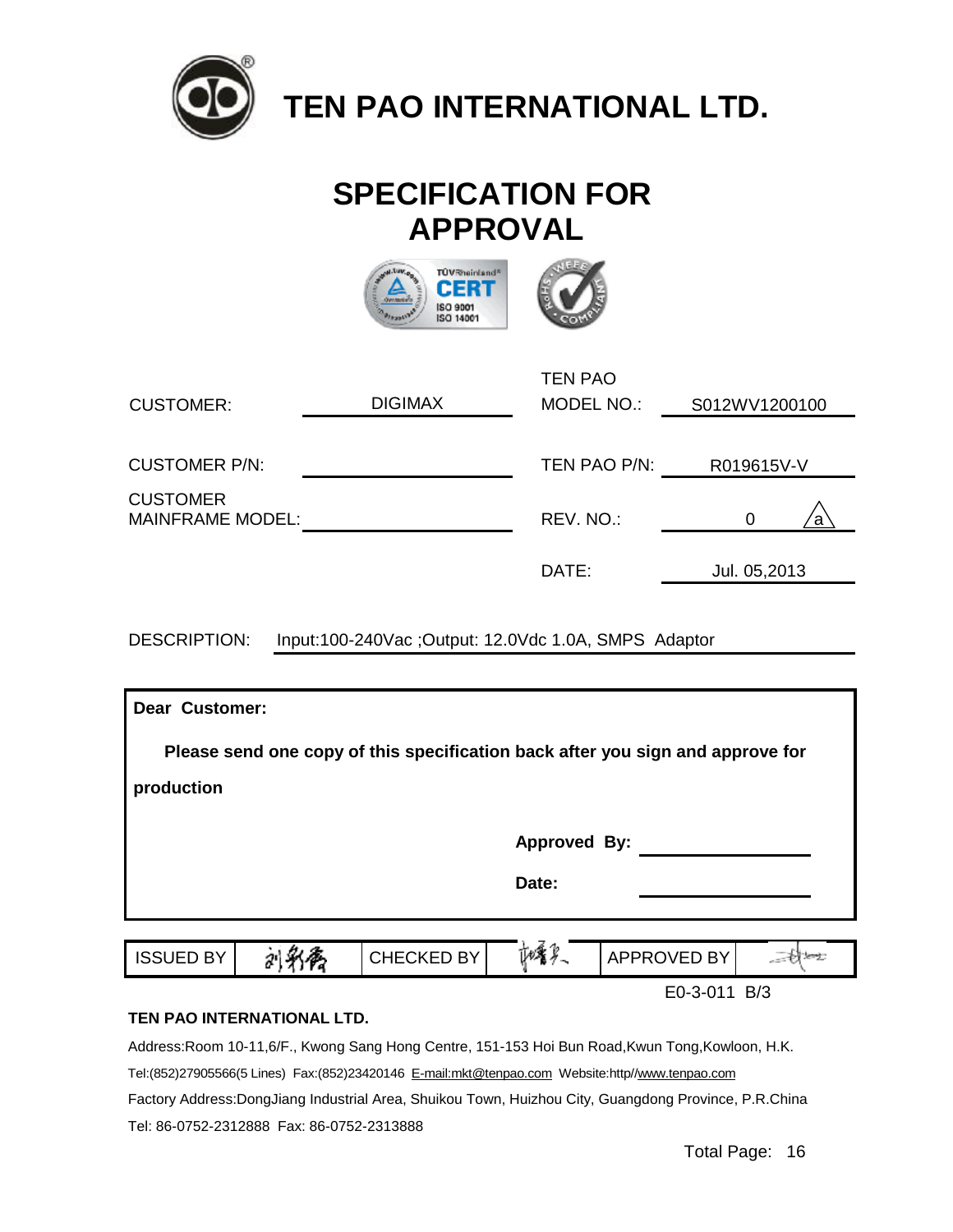|                |                                   |                                                                         |                                                  |                            | <b>Table of Contents</b> |                      |                 |  |  |
|----------------|-----------------------------------|-------------------------------------------------------------------------|--------------------------------------------------|----------------------------|--------------------------|----------------------|-----------------|--|--|
| No.            |                                   |                                                                         |                                                  |                            | <b>Content</b>           |                      | Page            |  |  |
| 1              | <b>SCOPE</b>                      |                                                                         |                                                  |                            |                          |                      |                 |  |  |
|                | 1.1                               | Description                                                             |                                                  |                            |                          |                      | 4               |  |  |
| $\overline{2}$ | <b>INPUT REQUIREMENTS</b>         |                                                                         |                                                  |                            |                          |                      |                 |  |  |
|                | 2.1                               |                                                                         | Input Voltage & Frequency                        |                            |                          |                      | 4               |  |  |
|                | 2.2                               |                                                                         | Input Current                                    |                            |                          |                      | 4               |  |  |
|                | 2.3                               |                                                                         | Inrush Current                                   |                            |                          |                      | 4               |  |  |
|                | 2.4                               |                                                                         | Stand-By Power                                   |                            |                          |                      | 4               |  |  |
| 3              | <b>OUTPUT FEATURES</b>            |                                                                         |                                                  |                            |                          |                      |                 |  |  |
|                | 3.1                               |                                                                         | <b>Output Parameters</b>                         |                            |                          |                      | 4               |  |  |
|                | 3.2                               |                                                                         | Turn On Delay                                    |                            |                          |                      | 5               |  |  |
|                | 3.3                               | Hold Up Time<br><b>Typical Efficiency</b>                               |                                                  |                            |                          |                      | 5               |  |  |
|                | 3.4                               |                                                                         |                                                  |                            |                          |                      | 5<br>5          |  |  |
|                | 3.5                               | <b>Output Transient Response</b><br><b>PROTECTION REQUIREMENT</b>       |                                                  |                            |                          |                      |                 |  |  |
| 4              |                                   |                                                                         |                                                  |                            |                          |                      |                 |  |  |
|                |                                   | 4.1<br>Over-Voltage Protection<br><b>Over-Current Protection</b><br>4.2 |                                                  |                            |                          | 5<br>5               |                 |  |  |
|                | 4.3                               |                                                                         |                                                  |                            |                          |                      | 5               |  |  |
| 5              |                                   | <b>Short-Circuit Protection</b><br><b>ENVIRONMENTAL CONDITIONS</b>      |                                                  |                            |                          |                      |                 |  |  |
|                | 5.1                               | Operating                                                               |                                                  |                            |                          |                      | 5               |  |  |
|                | 5.2                               |                                                                         | Non - Operating                                  |                            |                          |                      | 5               |  |  |
| 6              |                                   | RELIABILITY AND QUALITY CONTROL                                         |                                                  |                            |                          |                      |                 |  |  |
|                | 6.1                               | <b>MTBF</b>                                                             |                                                  |                            |                          |                      | 6               |  |  |
|                | 6.2                               | Burn-In                                                                 |                                                  |                            |                          |                      | 6               |  |  |
|                | 6.3                               |                                                                         | <b>Component Derating</b>                        |                            |                          |                      | 6               |  |  |
| $\overline{7}$ |                                   |                                                                         | <b>MECHANICAL CHARACTERISTICS</b>                |                            |                          |                      |                 |  |  |
|                | 7.1                               |                                                                         | <b>Physical Dimensions</b>                       |                            |                          |                      | 6               |  |  |
|                | 7.2                               | Name Plate                                                              |                                                  |                            |                          |                      | 6               |  |  |
|                | 7.3                               | Drop test                                                               |                                                  |                            |                          |                      | 6               |  |  |
| 8              | <b>SAFETY</b>                     |                                                                         |                                                  |                            |                          |                      |                 |  |  |
|                | 8.1                               |                                                                         | Safety Standard                                  |                            |                          |                      | 6               |  |  |
|                | 8.2                               |                                                                         | <b>Insulation Resistance</b>                     |                            |                          |                      | $\overline{7}$  |  |  |
|                | 8.3                               |                                                                         | Dielectric Strength (Hi-Pot)                     |                            |                          |                      | $\overline{7}$  |  |  |
|                | 8.4                               |                                                                         | Leakage Current                                  |                            |                          |                      | $\overline{7}$  |  |  |
| 9              | <b>EMC STANDARDS</b>              |                                                                         |                                                  |                            |                          |                      |                 |  |  |
|                | 9.1                               |                                                                         | <b>EMI Standards</b>                             |                            |                          |                      | 7               |  |  |
|                | 9.2                               |                                                                         | <b>EMS Standards</b>                             |                            |                          |                      | $\overline{7}$  |  |  |
| 10             | <b>OTHER REQUIREMENTS</b><br>10.1 |                                                                         |                                                  |                            |                          |                      | 8               |  |  |
|                | 10.2                              |                                                                         | Hazardous Substances<br><b>Energy Efficiency</b> |                            |                          |                      | 8               |  |  |
| 11             | <b>APPENDIX</b>                   |                                                                         |                                                  |                            |                          |                      |                 |  |  |
|                | Appendix A                        |                                                                         |                                                  | <b>External View</b>       |                          |                      | 9               |  |  |
|                | Appendix B                        |                                                                         |                                                  | Circuit Diagram            |                          |                      | 10              |  |  |
|                | Appendix C                        |                                                                         |                                                  |                            | Name Plate Drawing       |                      | 11              |  |  |
|                | Appendix D                        |                                                                         |                                                  | Packing Drawing            |                          |                      | 12 <sup>°</sup> |  |  |
|                | Appendix E                        |                                                                         |                                                  | <b>Test Report</b>         |                          |                      | $13 - 16$       |  |  |
|                |                                   |                                                                         |                                                  | <b>Product Certificate</b> |                          |                      | $M-M2$          |  |  |
|                |                                   |                                                                         |                                                  |                            |                          |                      |                 |  |  |
|                |                                   |                                                                         |                                                  |                            |                          |                      |                 |  |  |
|                | TEN PAO P/N                       |                                                                         | REV.                                             |                            | <b>DATE</b>              | <b>SHEET</b>         |                 |  |  |
|                | R019615V-V                        |                                                                         | 0                                                |                            | Jun. 28,2013             | Page<br>$\mathbf{1}$ | of 16           |  |  |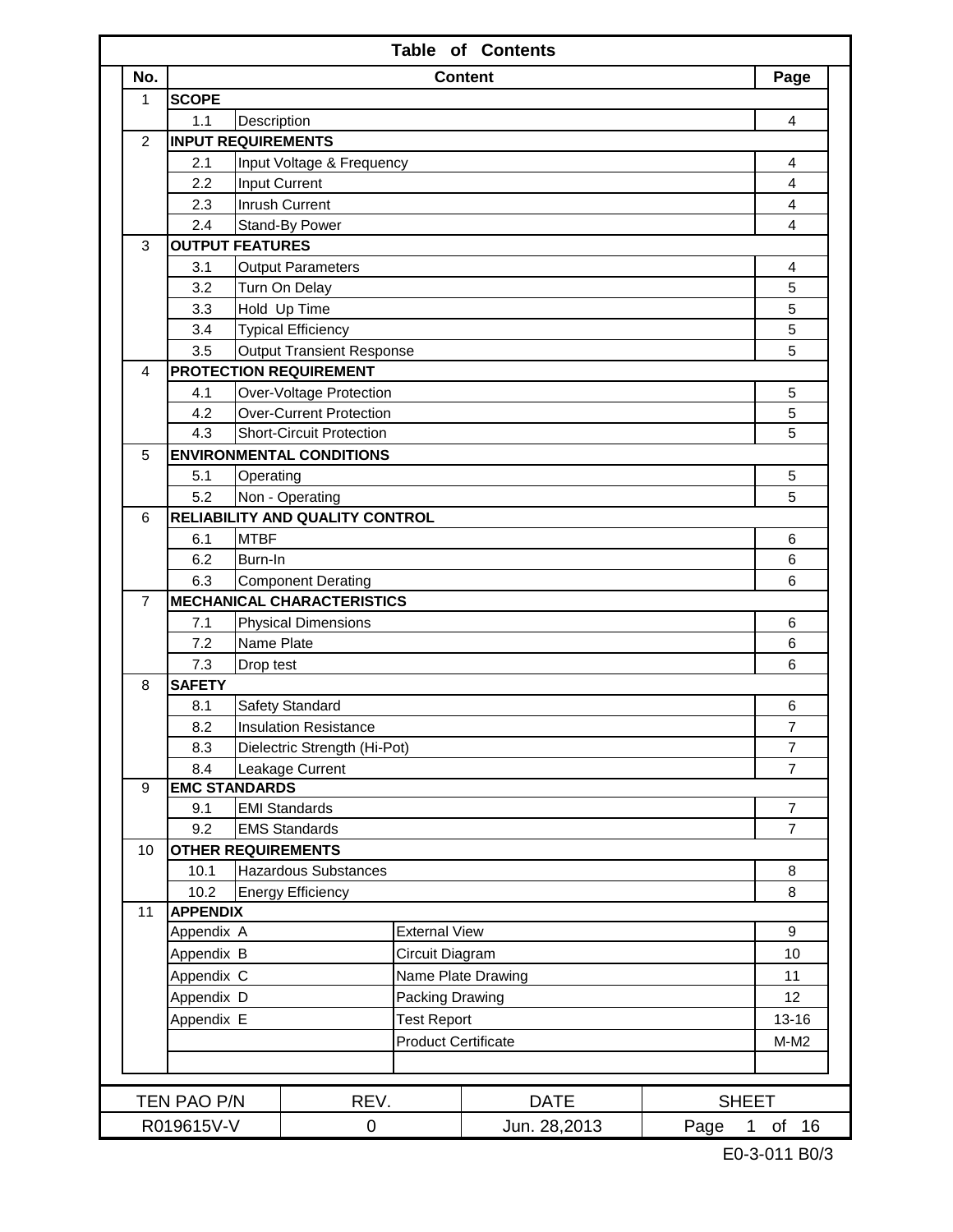|           |      |                                  |  |        | <b>Design Revision History</b> |          |                             |       |      |                             |           |          |
|-----------|------|----------------------------------|--|--------|--------------------------------|----------|-----------------------------|-------|------|-----------------------------|-----------|----------|
|           |      | Release                          |  |        | Description of Change          |          |                             |       |      | Revised                     |           | Approved |
| Rev.      | Mark | Date                             |  | Before |                                |          |                             | After |      | By                          |           | By       |
| $\pmb{0}$ |      | Jun.<br>28,2013                  |  |        |                                | Creation |                             |       |      | 杜普兵                         |           | 张志光      |
| $\pmb{0}$ | a    | Jul.<br>05,2013                  |  |        |                                |          | Packing: page 12 of 16      |       |      | 杜普兵                         |           |          |
|           |      |                                  |  |        |                                |          |                             |       |      |                             |           |          |
|           |      |                                  |  |        |                                |          |                             |       |      |                             |           |          |
|           |      |                                  |  |        |                                |          |                             |       |      |                             |           |          |
|           |      | From this line belowing is empty |  |        |                                |          |                             |       |      |                             |           |          |
|           |      |                                  |  |        |                                |          |                             |       |      |                             |           |          |
|           |      |                                  |  |        |                                |          |                             |       |      |                             |           |          |
|           |      |                                  |  |        |                                |          |                             |       |      |                             |           |          |
|           |      |                                  |  |        |                                |          |                             |       |      |                             |           |          |
|           |      |                                  |  |        |                                |          |                             |       |      |                             |           |          |
|           |      |                                  |  |        |                                |          |                             |       |      |                             |           |          |
|           |      |                                  |  |        |                                |          |                             |       |      |                             |           |          |
|           |      |                                  |  |        |                                |          |                             |       |      |                             |           |          |
|           |      |                                  |  |        |                                |          |                             |       |      |                             |           |          |
|           |      |                                  |  |        |                                |          |                             |       |      |                             |           |          |
|           |      |                                  |  |        |                                |          |                             |       |      |                             |           |          |
|           |      |                                  |  |        |                                |          |                             |       |      |                             |           |          |
|           |      |                                  |  |        |                                |          |                             |       |      |                             |           |          |
|           |      |                                  |  |        |                                |          |                             |       |      |                             |           |          |
|           |      |                                  |  |        |                                |          |                             |       |      |                             |           |          |
|           |      |                                  |  |        |                                |          |                             |       |      |                             |           |          |
|           |      |                                  |  |        |                                |          |                             |       |      |                             |           |          |
|           |      |                                  |  |        |                                |          |                             |       |      |                             |           |          |
|           |      |                                  |  |        |                                |          |                             |       |      |                             |           |          |
|           |      |                                  |  |        |                                |          |                             |       |      |                             |           |          |
|           |      |                                  |  |        |                                |          |                             |       |      |                             |           |          |
|           |      |                                  |  |        |                                |          |                             |       |      |                             |           |          |
|           |      | TEN PAO P/N<br>R019615V-V        |  | REV.   |                                |          | <b>DATE</b><br>Jun. 28,2013 |       | Page | <b>SHEET</b><br>$2^{\circ}$ | $\circ$ f | 16       |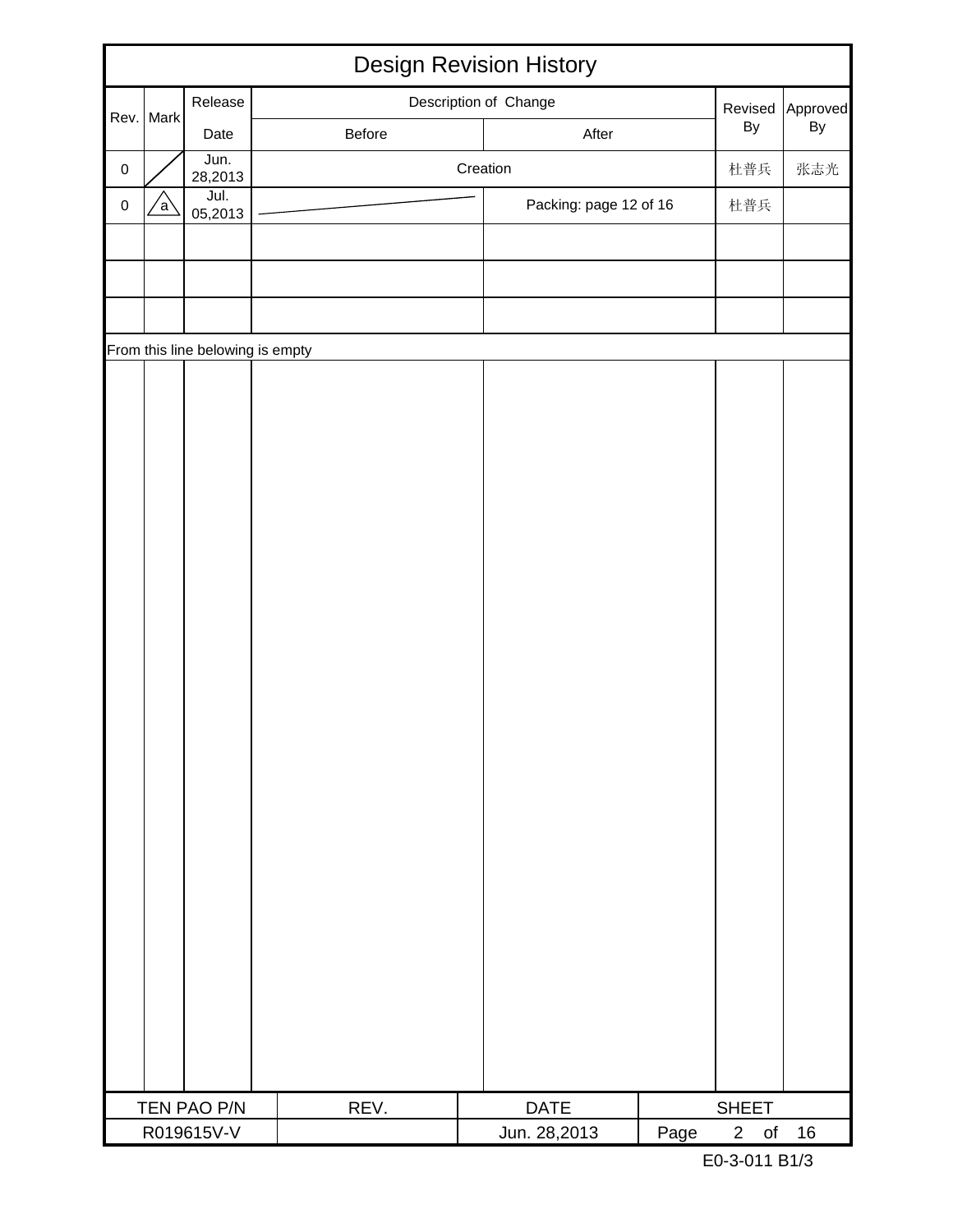|                |                                                      |                                                      |                           | <b>Sample Delivery Information</b>                 |                         |                                       |  |  |  |
|----------------|------------------------------------------------------|------------------------------------------------------|---------------------------|----------------------------------------------------|-------------------------|---------------------------------------|--|--|--|
|                | 1. Sample Background<br>Circuit Diagram Revision No: | $\mathbf 0$                                          | PCB Layout Revision No:   | <b>BOM Revision No:</b><br>$\overline{\mathbf{4}}$ | $\bf{0}$                | Transformer Revision No.:<br>$\bf{0}$ |  |  |  |
|                | 2. Sample Purpose:                                   | A. Function Sample                                   |                           | <b>B.</b> Final sample                             | C. Other Sample         | $\sqrt{}$                             |  |  |  |
|                |                                                      | 3. Samples material instead of information           |                           |                                                    |                         |                                       |  |  |  |
| No.            | Position No                                          |                                                      | Original design materials | The sample use material                            |                         | Change Reason                         |  |  |  |
| $\mathbf 1$    | none                                                 |                                                      | none                      | none                                               |                         | none                                  |  |  |  |
| $\overline{2}$ |                                                      |                                                      |                           |                                                    |                         |                                       |  |  |  |
| 3              |                                                      |                                                      |                           |                                                    |                         |                                       |  |  |  |
| 4              |                                                      |                                                      |                           |                                                    |                         |                                       |  |  |  |
| 5              |                                                      |                                                      |                           |                                                    |                         |                                       |  |  |  |
|                |                                                      |                                                      |                           |                                                    |                         |                                       |  |  |  |
|                |                                                      | 4. The Change List Compare To Last Time Samples was: |                           |                                                    |                         |                                       |  |  |  |
| The(           | <b>First</b>                                         | )Samples, This Time Samples' Tracking Number was:(   |                           | A01-A03 ), Delivery Date:(                         | Jun. 28,2013<br>$\cdot$ |                                       |  |  |  |
| No.            |                                                      | What is At Last Time Samples                         |                           | What Is At This Time Samples                       |                         | Change Reason                         |  |  |  |
| $\mathbf{1}$   |                                                      | none                                                 |                           | none                                               |                         | none                                  |  |  |  |
| $\overline{2}$ |                                                      |                                                      |                           |                                                    |                         |                                       |  |  |  |
| 3              |                                                      |                                                      |                           |                                                    |                         |                                       |  |  |  |
| 4              |                                                      |                                                      |                           |                                                    |                         |                                       |  |  |  |
| 5              |                                                      |                                                      |                           |                                                    |                         |                                       |  |  |  |
| <b>Remark:</b> |                                                      |                                                      |                           |                                                    |                         |                                       |  |  |  |
|                | TEN PAO P/N                                          | <b>ISSUED BY</b>                                     | <b>APPROVED BY</b>        | <b>DATE</b>                                        | REV.                    | <b>SHEET</b>                          |  |  |  |
|                | R019615V-V                                           | 杜普兵                                                  | 张志光                       | Jun. 28,2013                                       | $\mathbf 0$             | 3<br>Page<br>16<br>of                 |  |  |  |

E0-3-011 B2/3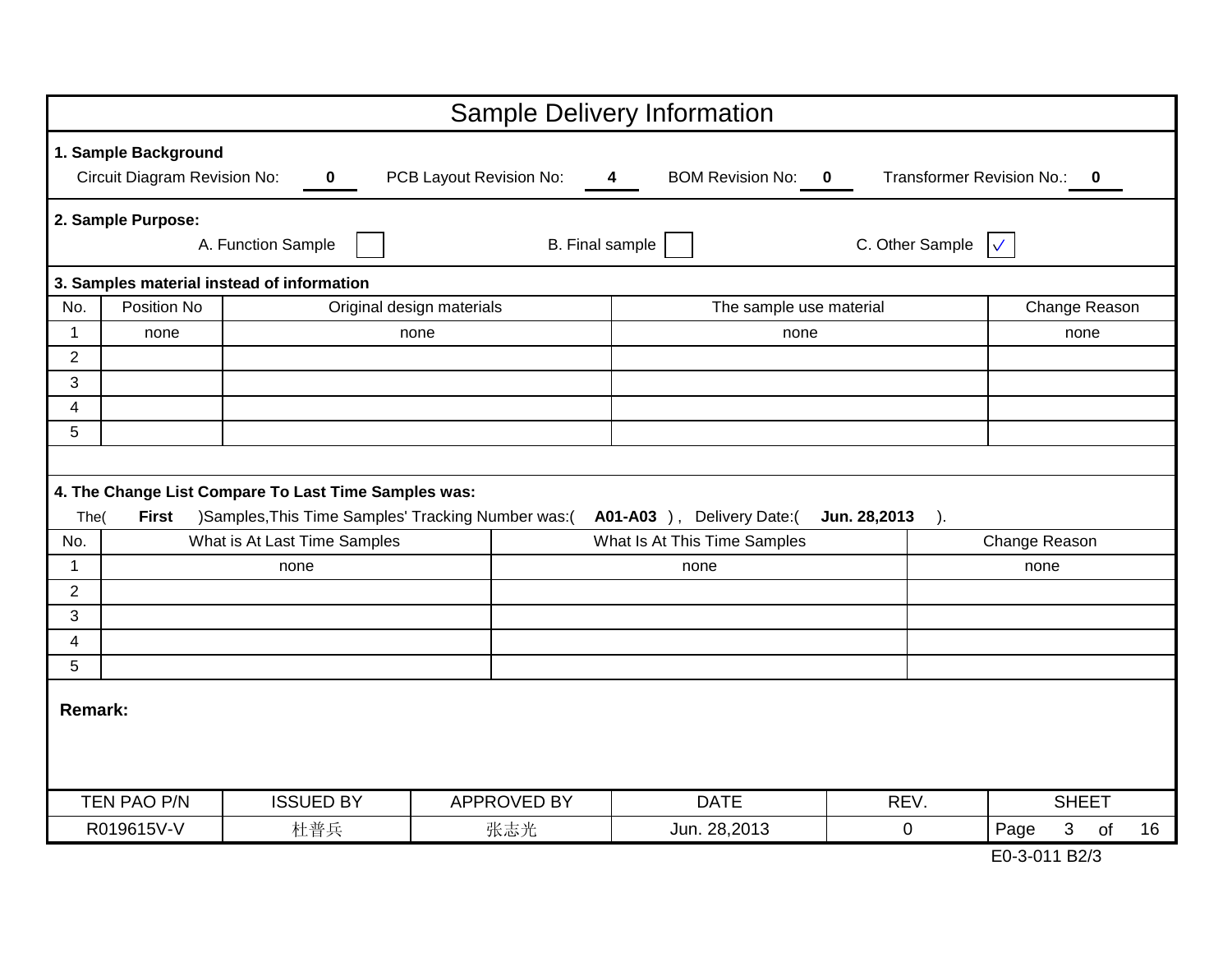### **SCOPE 1.**

This document details the electrical, mechanical and environmental specifications of a switching power supply.

Description 1.1



### **INPUT REQUIREMENTS 2.**

Input Voltage & Frequency 2.1

The range of input voltage is from to **90Vac 264Vac**

|                 | Min.  | Normal     | Max.      |
|-----------------|-------|------------|-----------|
| Input Voltage   | 90Vac | 100-240Vac | $264$ Vac |
| Input Frequency | 47Hz  | 50/60Hz    | 63Hz      |

Input Current 2.2

The maximum input current is 400mA max. at 100-240Vac.

Inrush Current

The inrush current will not exceed 70A at 100-240Vac input and Max load for a cold start at 25℃.

2.4 Stand-By Power The input power should be less than  $\sqrt{ }$  with No-Load.

### **OUTPUT FEATURES 3.**

Output Parameters 3.1

|             | Output Data             |            | Spec. Limit    | <b>Test Condition</b>                                                  |                                 |    |  |
|-------------|-------------------------|------------|----------------|------------------------------------------------------------------------|---------------------------------|----|--|
| 3.1.1       | 12.0Vdc                 | Min. Value | <b>Typical</b> | Max. Value                                                             |                                 |    |  |
| 3.1.2       | Output Voltage          | 11.4Vdc    | 12.0Vdc        | 12.6Vdc                                                                | $0 \sim 1.0$ A Loading          |    |  |
| 3.1.3       | Output Load             | 0.0A       |                | 1.0A                                                                   |                                 |    |  |
| 3.1.4       | <b>Ripple and Noise</b> | 200mVp-p   |                | 20MHz Bandwidth<br>10uF Ele. Cap.0.1uF<br>Cer. Cap.<br>(at 100-240Vac) |                                 |    |  |
| 3.1.5       | <b>Output Overshoot</b> |            |                | 10%                                                                    | MAX. load(1.0A) &<br>100-240Vac |    |  |
|             |                         |            |                |                                                                        |                                 |    |  |
| TEN PAO P/N |                         | REV.       |                | <b>DATE</b>                                                            | <b>SHEET</b>                    |    |  |
| R019615V-V  |                         | 0          |                | Jun. 28,2013                                                           | Page<br>οf<br>4                 | 16 |  |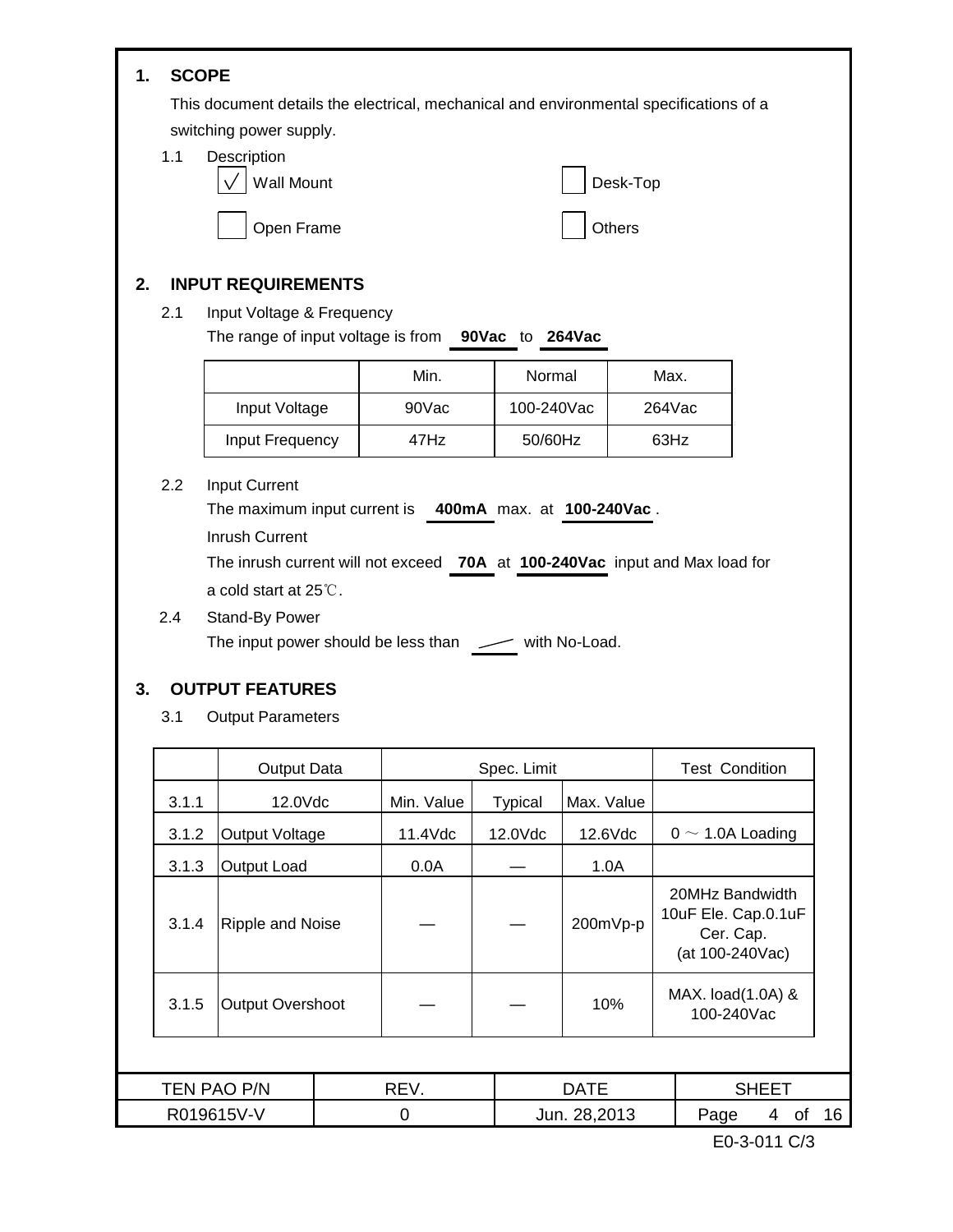|    | 3.2   | Turn On Delay                    |                                                    |                                                                                                                      |              |
|----|-------|----------------------------------|----------------------------------------------------|----------------------------------------------------------------------------------------------------------------------|--------------|
|    |       |                                  |                                                    | During turn on and turn off, no output voltage shall exceed its nominal voltage by more                              |              |
|    |       |                                  |                                                    | than 10% and no output shall change its polarity with respect to its return line. All                                |              |
|    |       |                                  |                                                    | outputs shall reach their steady state values within 3 seconds of turn on.                                           |              |
|    | 3.3   | Hold Up Time                     |                                                    |                                                                                                                      |              |
|    |       | 10 ms minimum at                 |                                                    | 115Vac/60Hz input at maximum load, and 20 ms minimum at                                                              |              |
|    |       |                                  | 230Vac/50Hz input at maximum load.                 |                                                                                                                      |              |
|    | 3.4   | <b>Typical Efficiency</b>        |                                                    |                                                                                                                      |              |
|    |       |                                  |                                                    | The efficiency (watts out / watts in) shall be higher than $\overline{\phantom{a}}$ typical while measuring          |              |
|    |       |                                  |                                                    | at nominal line and maximum load condition, test in 1 minute after power on.                                         |              |
|    | 3.5   | <b>Output Transient Response</b> |                                                    |                                                                                                                      |              |
|    |       |                                  |                                                    | The power supply shall maintain output transient response time within <b>10ms</b> with a                             |              |
|    |       |                                  |                                                    | loading current change from 20% to 80% of maximum current and 0.5A/us rise                                           |              |
|    |       |                                  | up /drop down test at end of output terminal.      |                                                                                                                      |              |
| 4. |       | <b>PROTECTION REQUIREMENT</b>    |                                                    |                                                                                                                      |              |
|    | 4.1   | <b>Over-Voltage Protection</b>   |                                                    |                                                                                                                      |              |
|    |       |                                  |                                                    | Over-voltage protection shall be included in the adaptor circuit. A single component failure                         |              |
|    |       |                                  | must not cause an over voltage.                    |                                                                                                                      |              |
|    | 4.2   | <b>Over-Current Protection</b>   |                                                    |                                                                                                                      |              |
|    |       |                                  |                                                    | The adaptor must have a current limiting function on the output voltage. in overload mode,                           |              |
|    |       |                                  | the output must drop to a low voltage.             |                                                                                                                      |              |
|    | 4.3   | <b>Short-Circuit Protection</b>  |                                                    |                                                                                                                      |              |
|    |       |                                  |                                                    | The adaptor must withstand a continuous short circuit on the output without damage.                                  |              |
|    |       |                                  |                                                    |                                                                                                                      |              |
| 5  |       |                                  | <b>ENVIRONMENTAL CONDITIONS</b>                    |                                                                                                                      |              |
|    | 5.1   | Operating                        |                                                    |                                                                                                                      |              |
|    |       |                                  |                                                    | The power supply shall be capable of operating normally in any mode without malfunction                              |              |
|    |       |                                  | happens in the following environmental conditions. |                                                                                                                      |              |
|    | 5.1.1 | temperature at $25^{\circ}$      |                                                    | Operating Temperature: $0^{\circ}\text{C} \sim 40^{\circ}\text{C}$ (Can operate normally safety certificated ambient |              |
|    |       |                                  | Relative Humidity: $10\% \sim 90\%$                |                                                                                                                      |              |
|    |       |                                  | Altitude: Sea level to 2,000 m.                    |                                                                                                                      |              |
|    | 5.1.2 |                                  |                                                    | Vibration: 1.0mm, 10 -55Hz, 15 minutes per cycle for each axis (X, Y, Z).                                            |              |
|    |       |                                  | 5.1.3 Cooling: Natural convection cooling          |                                                                                                                      |              |
|    | 5.2   | Non - Operating                  |                                                    |                                                                                                                      |              |
|    |       |                                  |                                                    | The power supply shall be capable of withstanding the following environmental conditions                             |              |
|    |       |                                  |                                                    | extended periods of time, without sustaining electrical or mechanical damage and                                     |              |
|    |       |                                  | subsequent operational deficiencies.               |                                                                                                                      |              |
|    |       | TEN PAO P/N                      | REV.                                               | <b>DATE</b>                                                                                                          | <b>SHEET</b> |

| TEN PAO P/N | ١⊏۱. | <b>DATF</b>  |      | HEET |    |  |
|-------------|------|--------------|------|------|----|--|
| R019615V-V  |      | Jun. 28,2013 | Page |      | Οt |  |
|             |      |              |      |      |    |  |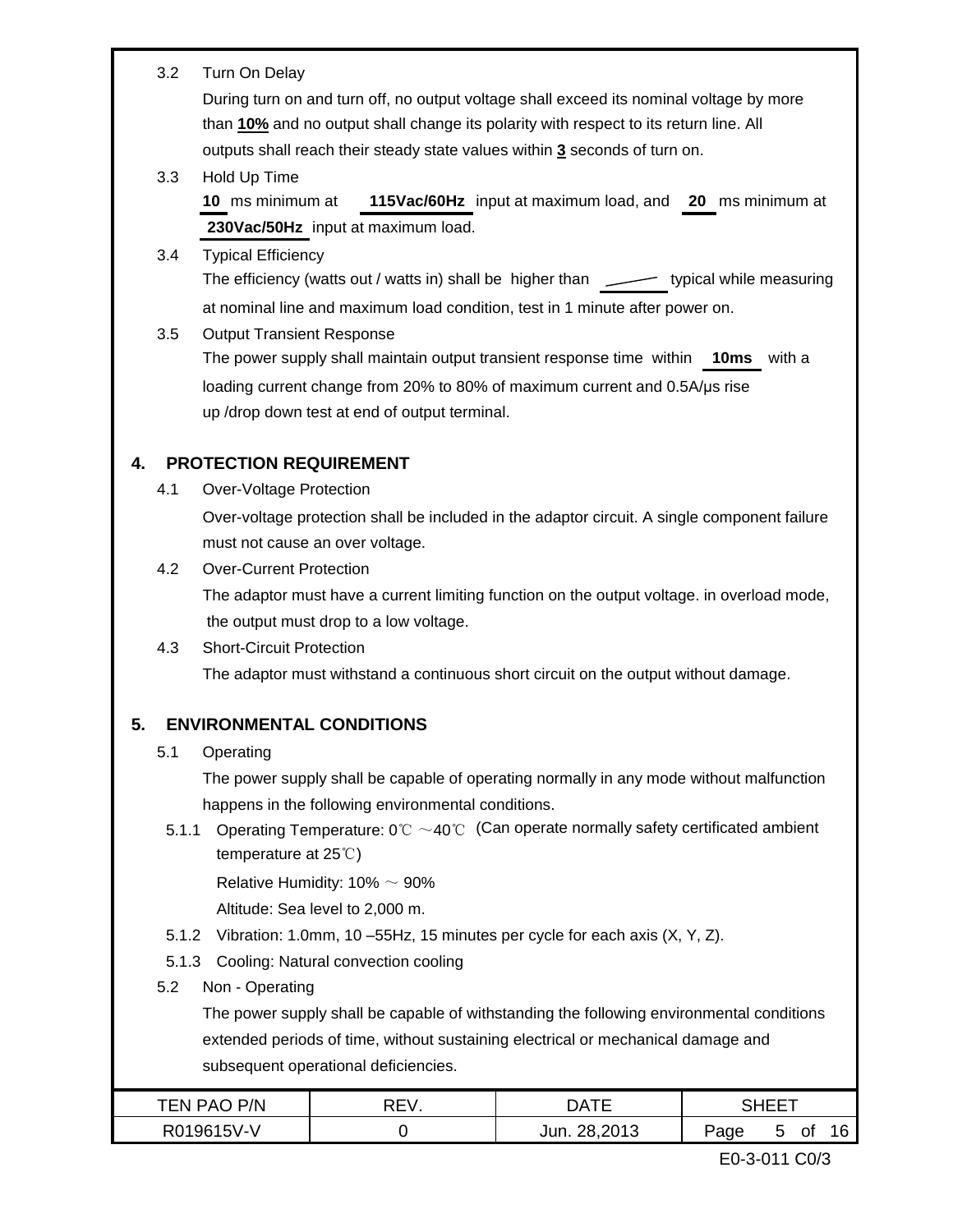- 5.2.1 Storage Temperature: -30℃ ~ 70℃
- 5.2.2 Relative Humidity:  $10\% \sim 90\%$
- 5.2.3 Altitude: Sea level to 2,000 m.
- 5.2.4 Vibration and Shock:

The power supply shall be designed to withstand normal transportation vibration per MIL–STD-810D, method 514 and procedures X, as it is mounted in the chassis assembly and packed for shipping.

#### **RELIABILITY AND QUALITY CONTROL 6.**

#### MTBF 6.1

When the power supply is operating within the limits of this specification the MTBF shall be at least 50,000 hours at 25℃ (MIL-HDBK-217F).

Burn-In 6.2

> The power supply shall withstand a minimum of **4** hours Burn-In test under full load at 35℃ ~40℃ room temperatures, after test, product shall operate normally.

Component Derating 6.3

> Semiconductor junction temperatures shall not exceed the manufacturer's maximum thermal rating.

#### **MECHANICAL CHARACTERISTICS 7.**

Physical Dimensions 7.1

The detail dimension of the power supply is drawed on APPENDIX A.

Nameplate 7.2

The label of the power supply, please see APPENDIX C.

Drop test 7.3

> Dropped freely from 1 m (for wall mount product) height onto the surface is consisted of hardwood 13 mm thick, mounted on two layers of plywood each 19-20 mm thick, all supported on concrete floor 1 time from 3 different surface, after test, it's no safety damage for product.

#### **SAFETY 8.**

Safety Standard 8.1

The power supply shall be certified under the following international regulatory standards

| P/N<br>ו∆ש<br>ьM        | – – | ٦Δ.                    |           |  |    |               |
|-------------------------|-----|------------------------|-----------|--|----|---------------|
| 15\/_\<br>.1961<br>∵0∨. |     | פומפ ספ<br>Jun.<br>◡੶◡ | מממי<br>◡ |  | Οt | $\sim$<br>ำ ๒ |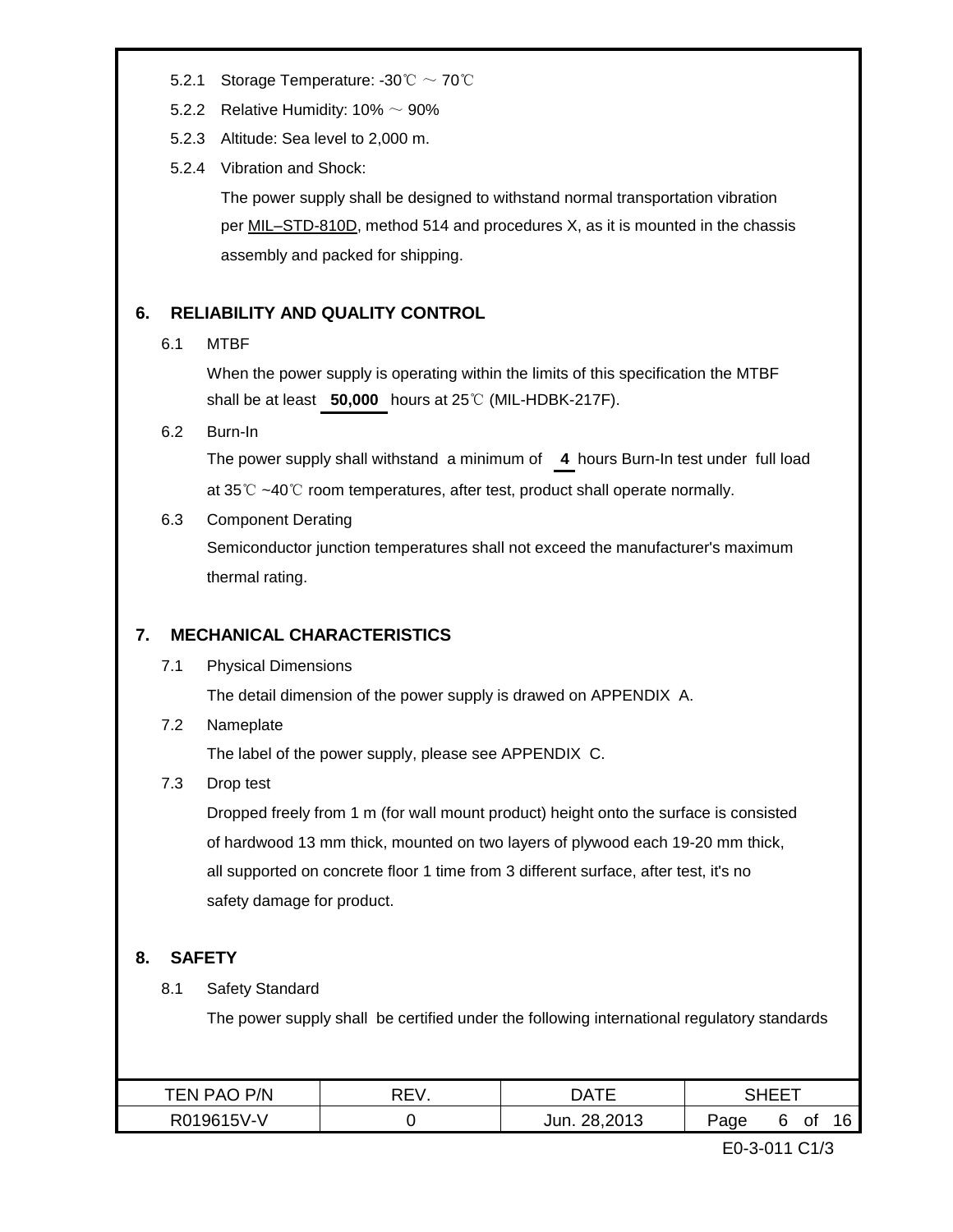| Item      | <b>Country</b> | <b>Certified</b> | <b>Standard</b> |
|-----------|----------------|------------------|-----------------|
| GS        | Germany        | Approved         | EN60950-1       |
| <b>CE</b> | Europe         | Approved         | EN60950-1       |
|           |                |                  |                 |
|           |                |                  |                 |
|           |                |                  |                 |
|           |                |                  |                 |
|           |                |                  |                 |
|           |                |                  |                 |

- Insulation Resistance Input to output: **10 MΩ** min. at **500 VDC**. 8.2
- Dielectric Strength (Hi-Pot) Primary to Secondary DC4242V, 3.5mA 1 minute for type test, DC4500V,3.5mA 2 seconds for product. 8.3
- Leakage Current 8.4

The leakage current shall be less than **0.25mA** for **Class II** when the power supply is operated maximum input voltage and maximum frequency.

#### **EMC STANDARDS 9.**

EMI Standards 9.1

> The power supply shall meet the radiated and conducted emission requirements for **EN55022.**

EMS Standards**(EN55024)** 9.2

The power supply shall meet the following EMS standards

9.2.1 IEC61000-4-2 Electrostatic Discharge (ESD)

Static – discharge test by contact or air should be conducted with Static – discharge tester, energy storage capacitance of 150pF, and discharge resistance of 330Ω. **8KV** air discharge, **4KV** contact discharge, Performance Criterion B.

- 9.2.2 IEC61000-4-3 Radiated Electromagnetic Fields(RS) Radio- frequency Electromagnetic Field Susceptibility Test, RS, 80-1000MHz,3V/m, 80%AM(1KHz), Performance Criterion A.
- 9.2.3 IEC61000-4-4 Electrical Fast Transient / Burst (EFT)

Power Line to Line: **1KV**

Performance Criterion B.

| P/N<br>'EN PAC | …ר−<br>► \<br>ν.<br>╰└ | DA             | --   |  |    |        |
|----------------|------------------------|----------------|------|--|----|--------|
| R019615V-V     |                        | 28.201<br>Jun. | Page |  | оt | $\sim$ |

E0-3-011 C2/3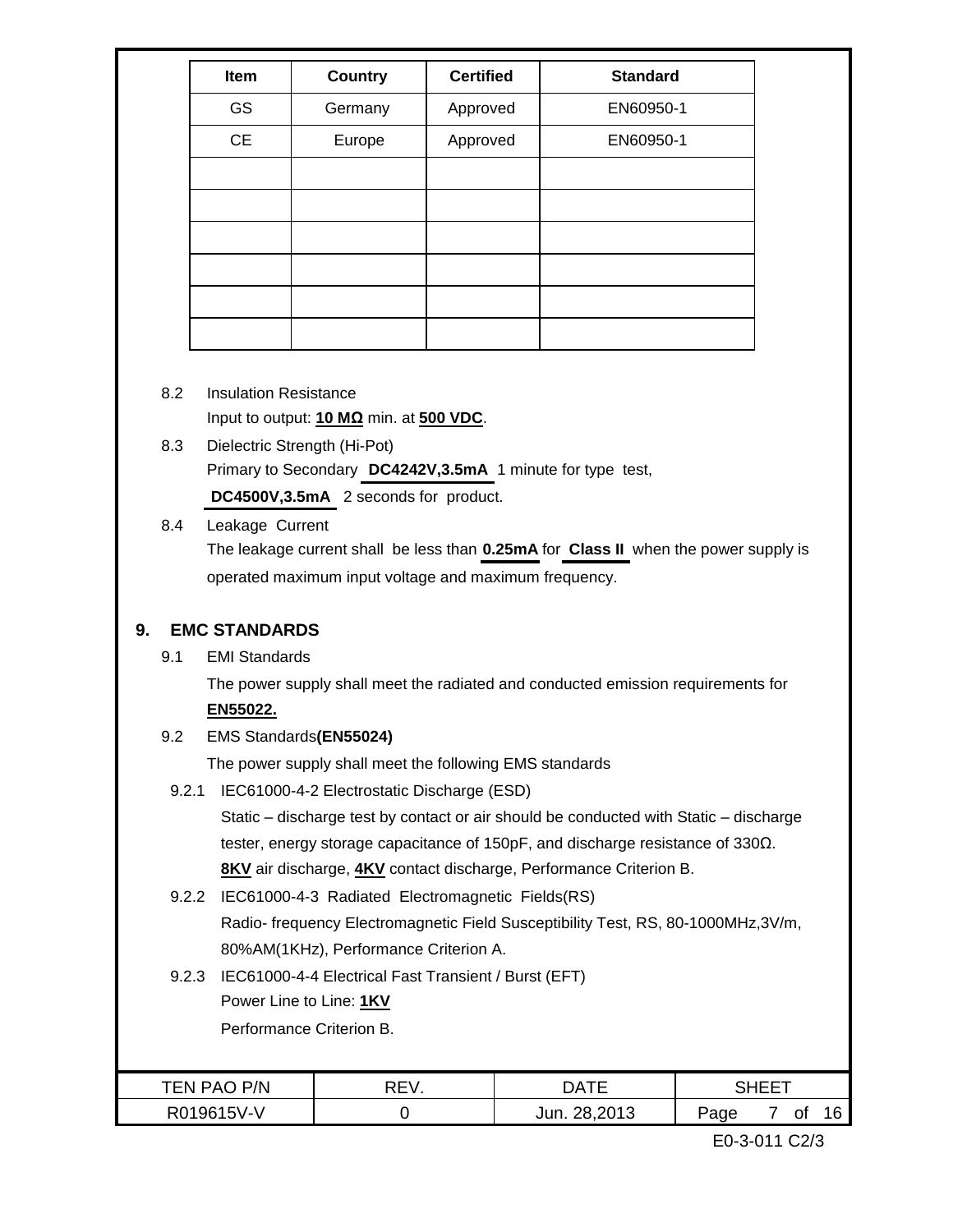|                                             | 9.2.4 IEC61000-4-5 Lightning Surge Attachment<br>Lightning Surge voltage of differential and common modes shall be applied<br>across AC input lines and across input and frame ground. |              |                    |  |  |  |  |  |
|---------------------------------------------|----------------------------------------------------------------------------------------------------------------------------------------------------------------------------------------|--------------|--------------------|--|--|--|--|--|
|                                             | Power Line to Line: 1KV                                                                                                                                                                |              |                    |  |  |  |  |  |
|                                             | Performance Criterion B.                                                                                                                                                               |              |                    |  |  |  |  |  |
| 9.2.5                                       | IEC61000-4-6 Conducted Radio Frequency Disturbances (CS)                                                                                                                               |              |                    |  |  |  |  |  |
|                                             | Conducted Radio Frequency Disturbances Test, CS, 0.15-80 MHz, 3V/m,<br>80%AM, 1KHz, Performance Criterion A.                                                                           |              |                    |  |  |  |  |  |
| 9.2.6                                       | IEC61000-4-11 Voltage Dips/Short Interruption/Variations                                                                                                                               |              |                    |  |  |  |  |  |
|                                             | Voltage Dips, 30% reduction- 10ms, Performance Criterion B, 60%                                                                                                                        |              |                    |  |  |  |  |  |
|                                             | Reduction - 100ms, Performance Criterion C, Voltage Interruptions>95%                                                                                                                  |              |                    |  |  |  |  |  |
|                                             | Reduction- 5000ms, Performance Criterion C.                                                                                                                                            |              |                    |  |  |  |  |  |
| <b>10. OTHER REQUIREMENTS</b>               |                                                                                                                                                                                        |              |                    |  |  |  |  |  |
| <b>Hazardous Substances</b><br>10.1         |                                                                                                                                                                                        |              |                    |  |  |  |  |  |
|                                             | The components and used materials shall be in compliance with                                                                                                                          |              |                    |  |  |  |  |  |
|                                             | EU Directive 2011/65/EU "RoHS"                                                                                                                                                         |              |                    |  |  |  |  |  |
|                                             | EU Directive 2012/19/EU "WEEE"                                                                                                                                                         |              |                    |  |  |  |  |  |
| Halogen Free                                |                                                                                                                                                                                        |              |                    |  |  |  |  |  |
| <b>REACH</b>                                |                                                                                                                                                                                        |              |                    |  |  |  |  |  |
| <b>Energy Efficiency</b><br>10.2            |                                                                                                                                                                                        |              |                    |  |  |  |  |  |
|                                             | 10.2.1 The No-Load power consumption shall be less than 0.3W at input 115/230Vac 60/50Hz.                                                                                              |              |                    |  |  |  |  |  |
|                                             | 10.2.2 The average active mode efficiency shall be higher than 77.85% at input                                                                                                         |              |                    |  |  |  |  |  |
| 115/230Vac 60/50Hz.                         |                                                                                                                                                                                        |              |                    |  |  |  |  |  |
|                                             | 10.2.3 $\sqrt{\text{l}}$ International Efficiency Level V.                                                                                                                             |              |                    |  |  |  |  |  |
|                                             | Korea Energy Efficiency Label                                                                                                                                                          |              |                    |  |  |  |  |  |
|                                             | 10.2.4 This power supply is therefore in compliance with the requirements of                                                                                                           |              |                    |  |  |  |  |  |
|                                             | California Energy Commission Energy Efficiency requirements for external<br>power supplies (CEC)                                                                                       |              |                    |  |  |  |  |  |
|                                             | Energy Star Energy Efficiency requirements for external power supplies                                                                                                                 |              |                    |  |  |  |  |  |
|                                             | (EPS Version 2.0)                                                                                                                                                                      |              |                    |  |  |  |  |  |
|                                             | EU Code of Conduct on Energy Efficiency of External Power Supplies((Version 4)                                                                                                         |              |                    |  |  |  |  |  |
|                                             | Australian and New Zealand Energy Performance Requirements for external                                                                                                                |              |                    |  |  |  |  |  |
|                                             | power supplies (MEPS, AS/NZS 4665.1, AS/NZS 4665.2)                                                                                                                                    |              |                    |  |  |  |  |  |
|                                             | China Energy Efficiency requirements for external power supplies (GB20943-2007)                                                                                                        |              |                    |  |  |  |  |  |
|                                             | Korea regulation on Energy Efficiency Labeling and Standards for external                                                                                                              |              |                    |  |  |  |  |  |
| power supplies (MKE's Notification 2008-99) |                                                                                                                                                                                        |              |                    |  |  |  |  |  |
|                                             | Implementing Directive 2009/125/EC of the European Parliament and of the Council<br>with regard to ecodesign requirements for no-load condition electric power                         |              |                    |  |  |  |  |  |
|                                             | consumption and average active efficiency of external power supplies                                                                                                                   |              |                    |  |  |  |  |  |
|                                             | (No 278/2009, Stage 2)                                                                                                                                                                 |              |                    |  |  |  |  |  |
| TEN PAO P/N                                 | REV.                                                                                                                                                                                   | <b>DATE</b>  | <b>SHEET</b>       |  |  |  |  |  |
| R019615V-V                                  | $\mathbf 0$                                                                                                                                                                            | Jun. 28,2013 | Page<br>8 of<br>16 |  |  |  |  |  |

E0-3-011 C3/3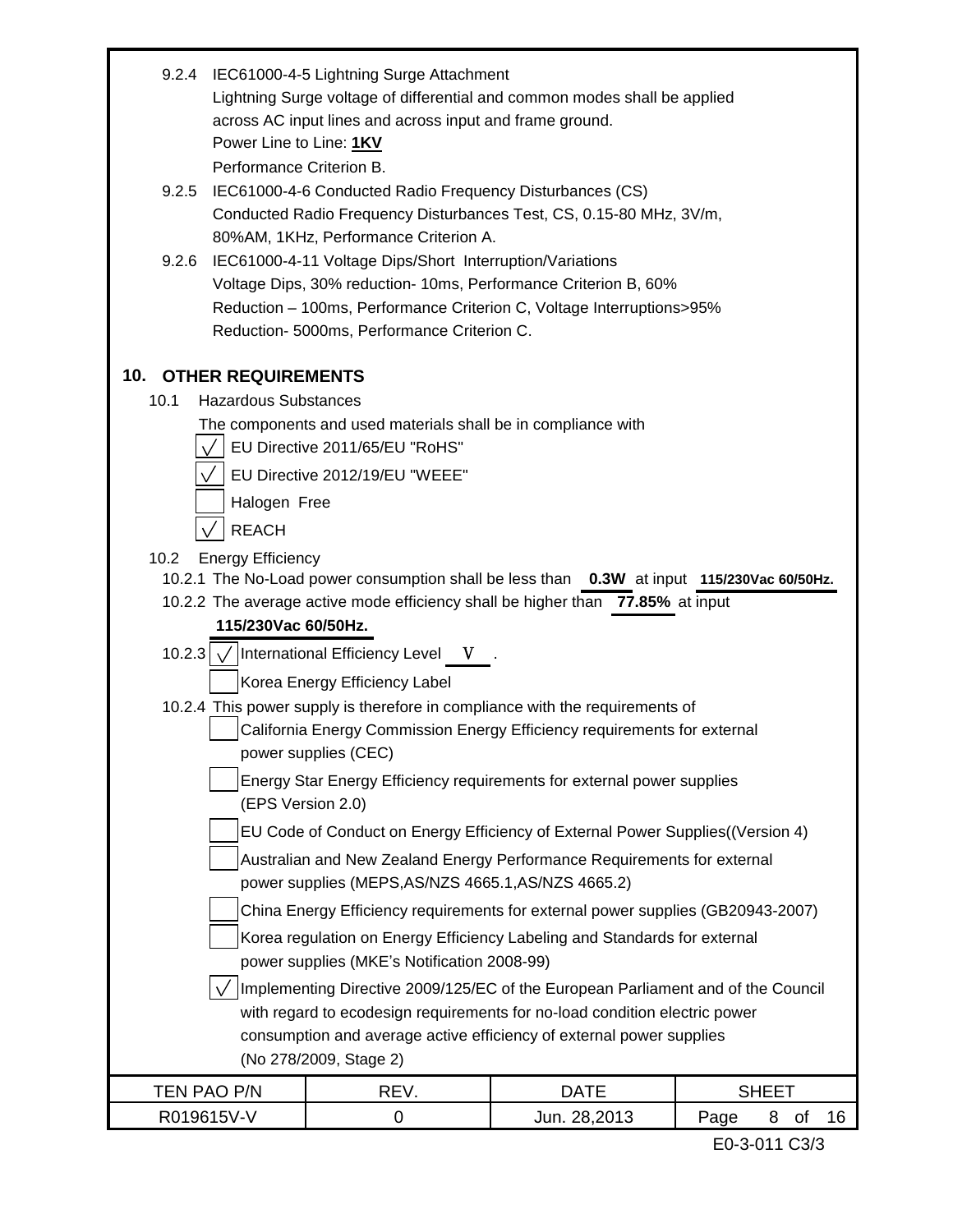## **APPENDIX A**

Mechanical Dimensions(Unit: mm) Tolerance Of unspecified Parts:±1.5mm

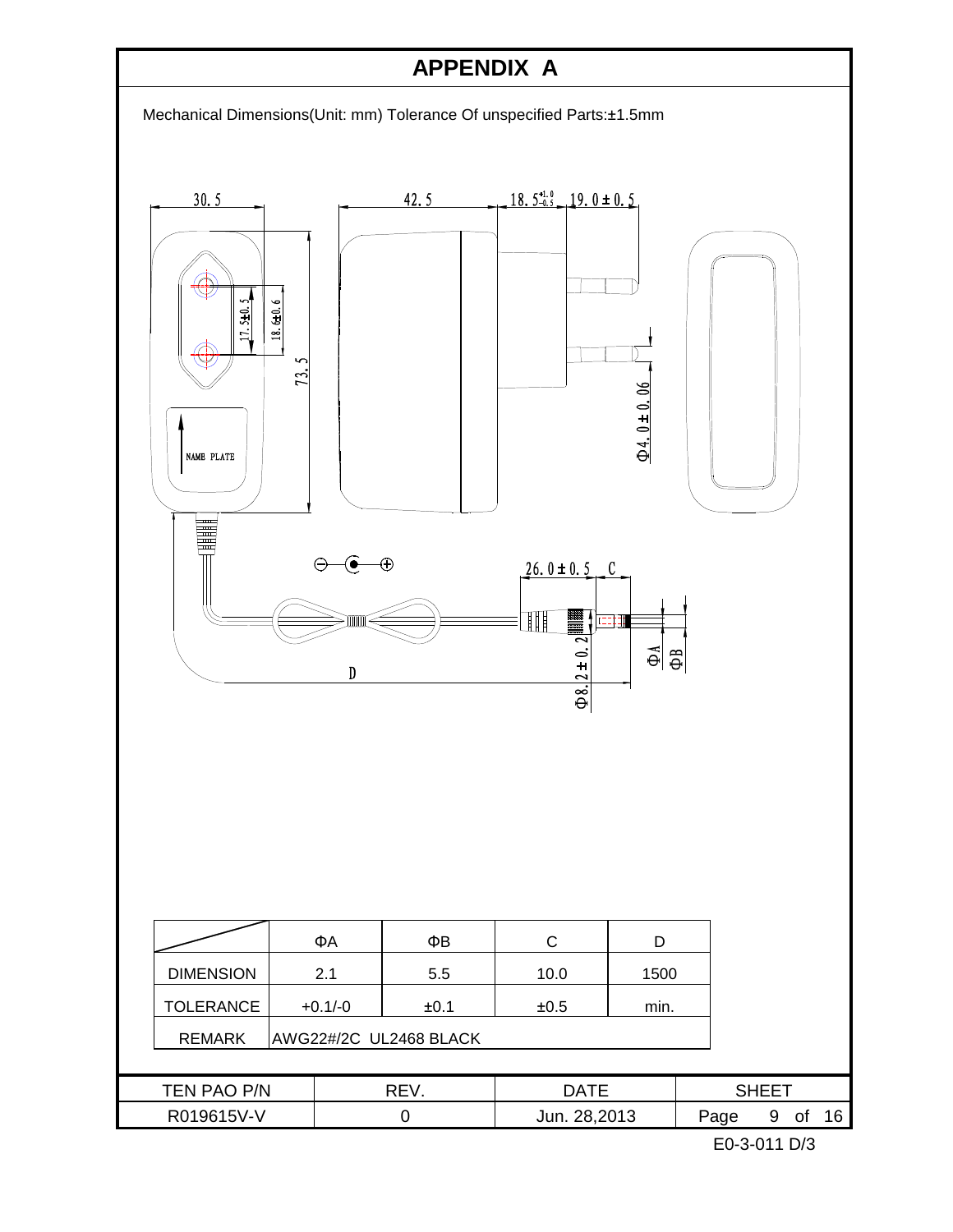

E0-3-011 D0/3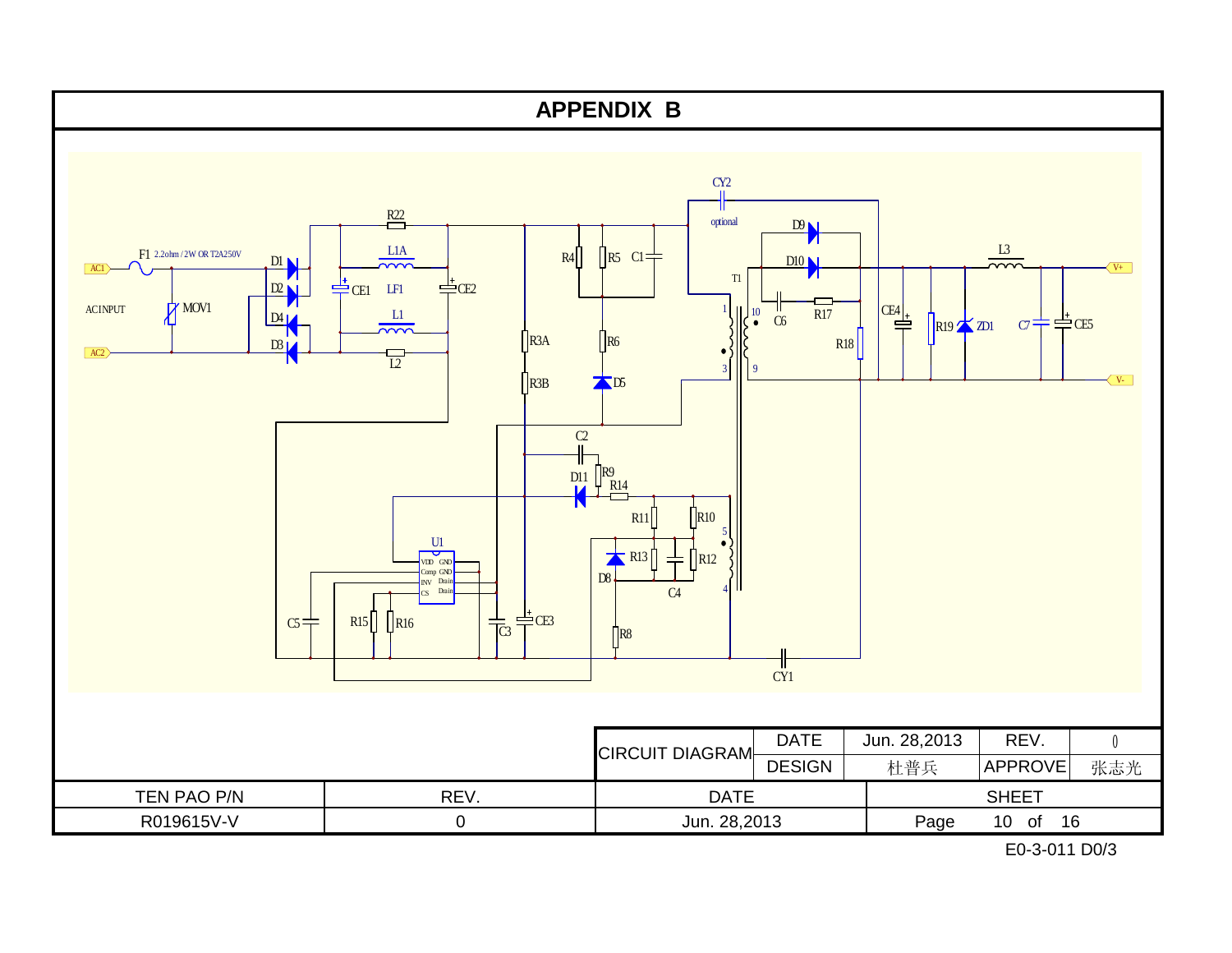## **APPENDIX C**

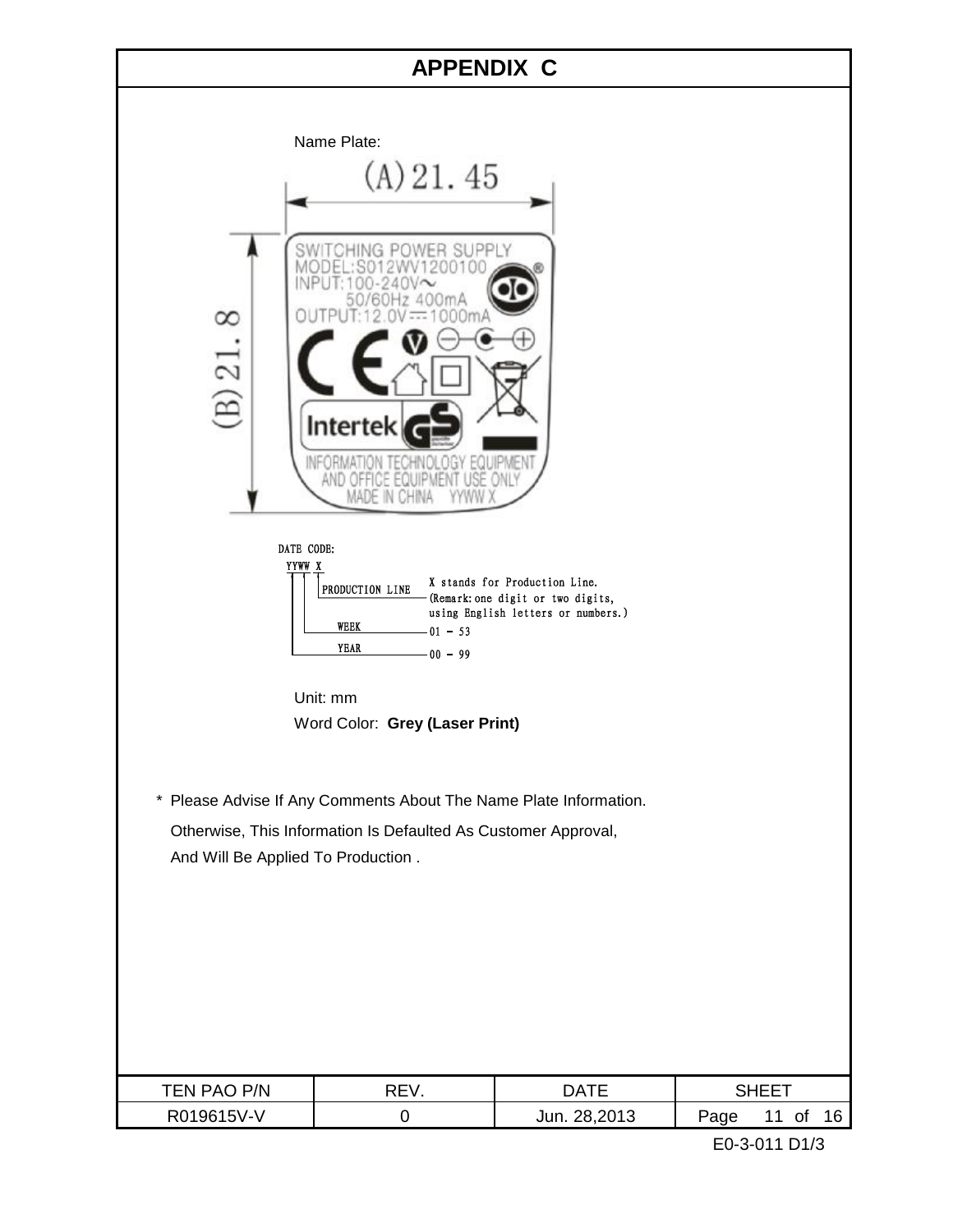## **APPENDIX D**

 $/a$ 



### DIMENSION(UNIT IN cm):

|                    |      | W    |      |
|--------------------|------|------|------|
| <b>PLASTIC BAG</b> | 22.0 | 12.0 |      |
| <b>WHITE BOX</b>   | 9.5  | 4.1  | 8.3  |
| IPAPERBOARD        | 48.0 | 34.0 |      |
| <b>CARTON</b>      | 49.5 | 35.5 | 19.5 |

### PACKING METHOD:

| PAPERBOARD<br><b>PLACEMENT</b><br><b>METHOD</b> | PUT A PAPERBOARD<br>BETWEEN THE TOP AND<br>BOTTOM, TOTAL 2PCS. |
|-------------------------------------------------|----------------------------------------------------------------|
| <b>PACKING</b><br><b>METHOD</b>                 | 20PCS/LAYER X 4 LAYERS                                         |
| QTY                                             | 80PCS                                                          |
| $N.W.$ / $PC$                                   | 95q                                                            |
| <b>G.W./CARTON</b>                              | 10.1Ka                                                         |

### REMARK:

1. STORAGE CONDITION

TEMPERATURE: -10℃~+60℃

RELATIVE HUMIDITY: 30%~80%

- 2. STORAGE PERIOD: 6 MONTHES
- 3. ANLISTATIG: NO REQUIREMENT
- 4. PLEASE ADVISE IF ANY COMMENTS ABOUT THE PACKING INFORMATION.

OTHERWISE,THIS INFORMATION IS DEFAULTED AS CUSTOMER APPROVAL,

AND WILL BE APPLIED TO PRODUCTION.

| P/N<br>'EN PAC | יחס<br>- | NATF         |                                            |  |  |
|----------------|----------|--------------|--------------------------------------------|--|--|
| R019615V-V     |          | Jun. 28,2013 | $^{\circ}$ $\sim$<br>Page<br>12<br>οt<br>u |  |  |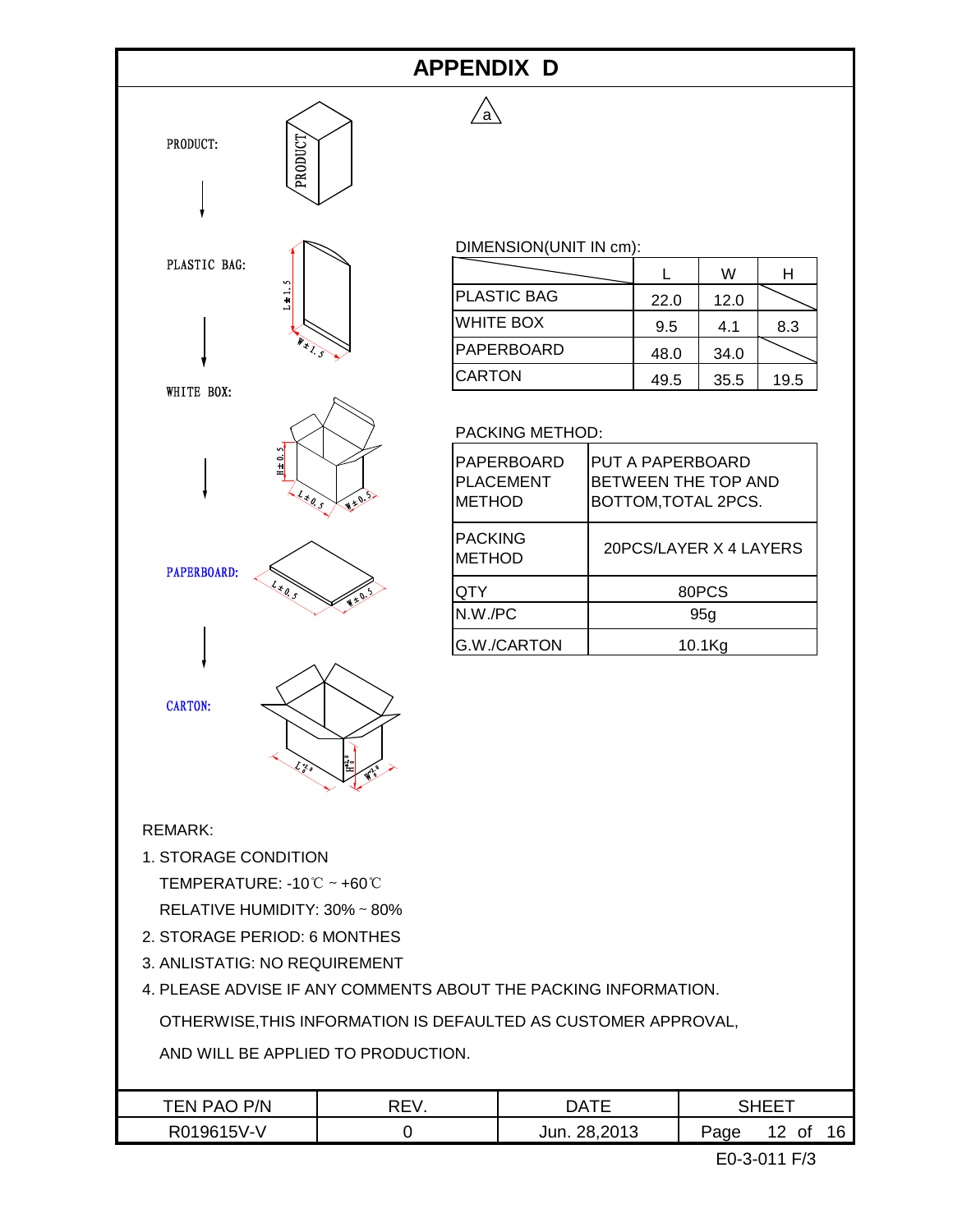## **APPENDIX E**

# **SAMPLE PRIMARY TEST REPORT**

| <b>CUSTOMER</b>                                   | <b>DIGIMAX</b>            |               |       |                               |       |              |             |                    |               |  |              |                          |
|---------------------------------------------------|---------------------------|---------------|-------|-------------------------------|-------|--------------|-------------|--------------------|---------------|--|--------------|--------------------------|
| <b>MODEL NO.</b>                                  |                           | S012WV1200100 |       |                               |       |              |             | <b>TEN PAO P/N</b> |               |  |              |                          |
|                                                   |                           |               |       | Sample Number and Test Result |       |              |             |                    |               |  |              | Pass/F                   |
| Test Items.                                       | <b>Test Condition</b>     | Unit          | 1#    | 2#                            | 3#    |              |             |                    |               |  |              | ail                      |
|                                                   | 90Vac                     | V             | 11.82 | 11.78                         | 11.85 |              |             |                    |               |  |              | Pass                     |
| Unload output voltage/                            | 132Vac                    | V             | 11.81 | 11.76                         | 11.85 |              |             |                    |               |  |              | Pass                     |
| (0.0A)<br>11.4Vdc - 12.6Vdc                       | 180Vac                    | $\vee$        | 11.80 | 11.75                         | 11.85 |              |             |                    |               |  |              | Pass                     |
|                                                   | 264Vac                    | V             | 11.78 | 11.75                         | 11.84 |              |             |                    |               |  |              | Pass                     |
|                                                   | 90Vac                     | V             | 11.89 | 11.82                         | 12.01 |              |             |                    |               |  |              | Pass                     |
| Rated load output<br>voltage/                     | 132Vac                    | $\vee$        | 11.90 | 11.84                         | 12.02 |              |             |                    |               |  |              | Pass                     |
| (1.0A)<br>11.4Vdc - 12.6Vdc                       | 180Vac                    | $\vee$        | 11.91 | 11.84                         | 12.03 |              |             |                    |               |  |              | Pass                     |
|                                                   | $264$ Vac                 | V             | 11.91 | 11.85                         | 12.03 |              |             |                    |               |  |              | Pass                     |
|                                                   | 90Vac                     | mV            | 62    | 60                            | 73    |              |             |                    |               |  |              | Pass                     |
| Output ripple & noise<br>voltage < 200mV          | 132Vac                    | mV            | 60    | 56                            | 64    |              |             |                    |               |  |              | Pass                     |
| (at 100-240Vac)                                   | 180Vac                    | mV            | 62    | 57                            | 67    |              |             |                    |               |  |              | Pass                     |
|                                                   | 264Vac                    | mV            | 57    | 54                            | 60    |              |             |                    |               |  |              | Pass                     |
| Short-circuit protection<br>test (Short at end of | 90Vac                     | W             | 0.16  | 0.13                          | 0.18  |              |             |                    |               |  |              | $\overline{\phantom{0}}$ |
| DC plug)                                          | 264Vac                    | W             | 0.57  | 0.51                          | 0.57  |              |             |                    |               |  |              | $\overline{\phantom{0}}$ |
| Over current<br>protection                        | 90Vac                     | A             | 1.19  | 1.19                          | 1.19  |              |             |                    |               |  |              | Pass                     |
| (Ocp:A)                                           | 264Vac                    | Α             | 1.28  | 1.25                          | 1.27  |              |             |                    |               |  |              | Pass                     |
| Hi-pot test                                       | 4242Vdc/3.5mA/<br>1Minute |               | OK    | OK                            | OK    |              |             |                    |               |  |              | Pass                     |
|                                                   |                           |               |       |                               |       |              |             |                    |               |  |              |                          |
| <b>TEST BY</b>                                    | <b>CHECKED BY</b>         |               |       | APPROVED BY                   |       |              | <b>DATE</b> |                    | REV.          |  | <b>SHEET</b> |                          |
| 黄连凤                                               | 杜普兵                       |               | 张志光   |                               |       | Jun. 28,2013 |             | $\pmb{0}$          | Page 13 of 16 |  |              |                          |

E0-3-011 G/3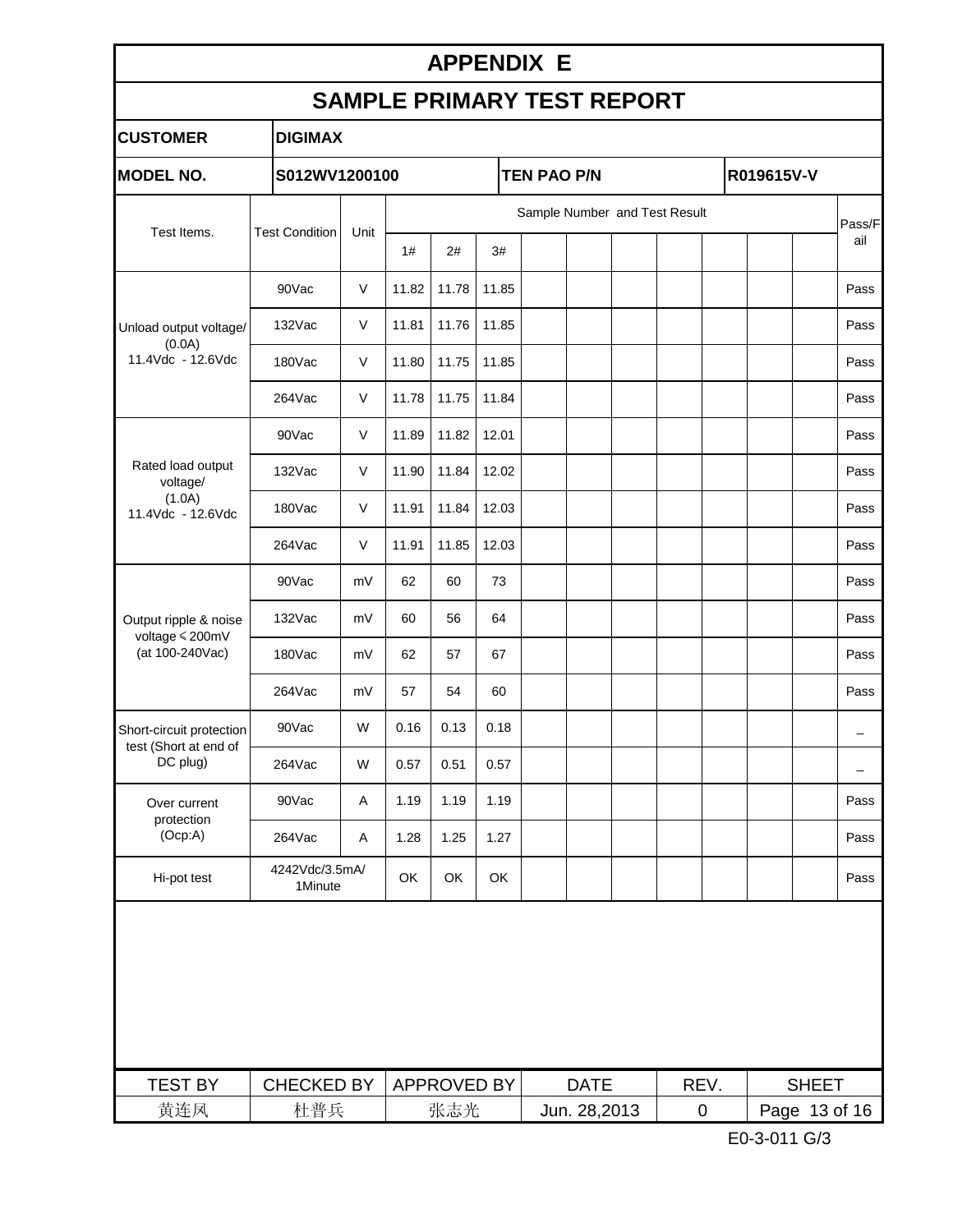#### 90Vac 115Vac 132Vac 180Vac 230Vac 264Vac 1 mA 7.16 6.32 5.95 5.08 4.98 4.71 - - Unload input current <sup>2</sup> <sup>W</sup> 0.19 0.19 0.20 0.21 0.23 0.25 <sup>≤</sup>0.3W Unload input power  $\leq 0.3W$  Pass (115V/230Vac) 3 Rated load input current  $\begin{array}{|c|c|c|c|c|c|c|c|}\n\hline\n3 & \text{Rate} & \text{Number} & \text{Number} & \text{The image shows} \\
\hline\n\end{array}$  and  $\begin{array}{|c|c|c|c|c|c|}\n\hline\n\end{array}$  and  $\begin{array}{|c|c|c|c|c|}\n\hline\n\end{array}$  and  $\begin{array}{|c|c|c|c|}\n\hline\n\end{array}$  and  $\begin{array}{|c|c|c|c|}\n\h$  $\leq 400$ mA<br>(100 - 240Vac) Pass 4 |Rated load input power | W | 15.19 | 14.92 | 14.78 | 14.80 | 14.86 | 14.98 | - | -5 |Unload output voltage(0.0A) | V | 11.85 | 11.84 | 11.83 | 11.82 | 11.82 | 11.81 | 11.4V -12.6V | Pass 6 V 11.92 11.93 11.94 11.94 11.95 11.95 11.4V -12.6V Pass <sup>7</sup> mV 74.5 71.7 76.5 74.6 68.2 68.5 <sup>≤</sup>200.0mVp-p  $\leq$ 200.0mVp-p<br>(100-240Vac) Pass 8 mS 6.79 6.79 6.79 6.79 6.79 6.79 ≤10mS Pass W | 0.90 | 1.10 | 1.50 | 1.70 | 2.10 | 2.30 | | -A | hiccup | hiccup | hiccup | hiccup | hiccup | hiccup | - - - - - | -10 Over current protection  $\begin{array}{|c|c|c|c|c|c|c|c|c|} \hline \end{array}$  A  $\begin{array}{|c|c|c|c|c|c|c|c|} \hline \end{array}$  1.17 | 1.20 | 1.23 |  $\begin{array}{|c|c|c|c|c|c|c|c|} \hline \end{array}$ 11 | Over voltage protection | V | 18.38 | 18.32 | 18.28 | 18.17 | 18.06 | 17.99 | - - - - - | -12 Output overshoot/Max load | % | 3.50% | 3.00% | 3.00% | 4.10% | 5.70% | 5.40% | ≤10.0%  $\leq 10.0\%$  Pass (100-240Vac) 13 |Turn on delay time | mS | 2689.0 | 2127.0 | 1462.0 | 895.5 | 796.3 | 737.6 | ≤3000.0mS | Pass 14 Hold up time  $\begin{vmatrix} \text{ms} \end{vmatrix}$  5.10 | 14.50 | 17.90 | 40.00 | 70.60 | 91.88 | ≥10mS/(115Vac)  $\ge$ 10mS/(115Vac) Pass<br> $\ge$ 20mS/(230Vac) Pass 15 Efficiency(Full load) | % | 78.47% | 79.96% | 80.78% | 80.68% | 80.42% | 79.77% | - -**L**:73.5±1.5; **W**:30.5±1.5 Pass **H**:42.5±1.5 Pass AC PIN:19.0±0.5 Pass 1500mm Min. Pass **DC conn.**:Inside(+) Outside(-),Dimension conform with spec. limit. **Pass** 18 Pass Hi-pot test **Pri. to Sec**:4242Vdc,1Minute, Cut off current≤3.5mA(**Test result: 0.06mA**) 19  $20$ 21 563.0 592.0 588.0 588.0 585.0 normal start up short ocp max/min 87.8 88.4 87.8 88.4 87.8 normal start up short ocp max/min Spec. Limit Rated load output voltage(1.0A) Output ripple&noise voltage(1.0-0A) Output transient response(20-80%) Pass/ Fail **APPENDIX F SAMPLE TEST REPORT CUSTOMER: DIGIMAX TEN PAO MODEL NO.: S012WV1200100 TEN PAO P/N: R019615V-V** Items No. Test Items Unit Test condition & result 9 Short-circuit test (Pin&Iout) Hold up time 16 Mech. Dimension mm 73.7 30.2 43.0 19.0 - 17 DC cord and DC connector mm **DC cord**:AWG22#/2C UL2468,**LENGTH**:1540mm. Drop test Drop test 3 Times (High: 1000mm), The sample OK Max. and Light load change  $t$ est  $\frac{d}{dx}$  Light load onality  $\frac{d}{dx}$  Max. load to Light load: OK Light load to max. load: OK (90-264Vac) Appe. label and fusion **Appearance: OK, Label: OK, Fusion: OK** Pass 22 Mosfet(IC)/Vds(normal:95%  $\frac{1}{\sqrt{2}}$ ,  $\frac{1}{\sqrt{2}}$ ,  $\frac{1}{\sqrt{2}}$ ,  $\frac{1}{\sqrt{2}}$ Mosfet spec. 620V Derating≤95% &100% Max. Volt. Pass 23 Diode /Vrr(normal:90% blode / vin(homidi.so % | V Diode spec. 100V Derating≤90% &100% Max. Volt.

**TEST BY APPROVED BY DATE REV SHEET**

杜红秀 ┃ 张丹 ┃ 杜普兵 ┃Jun. 28,2013┃ 0 ┃ Page14 of16

**CHECKED BY** 张丹

E0-3-011 G0/3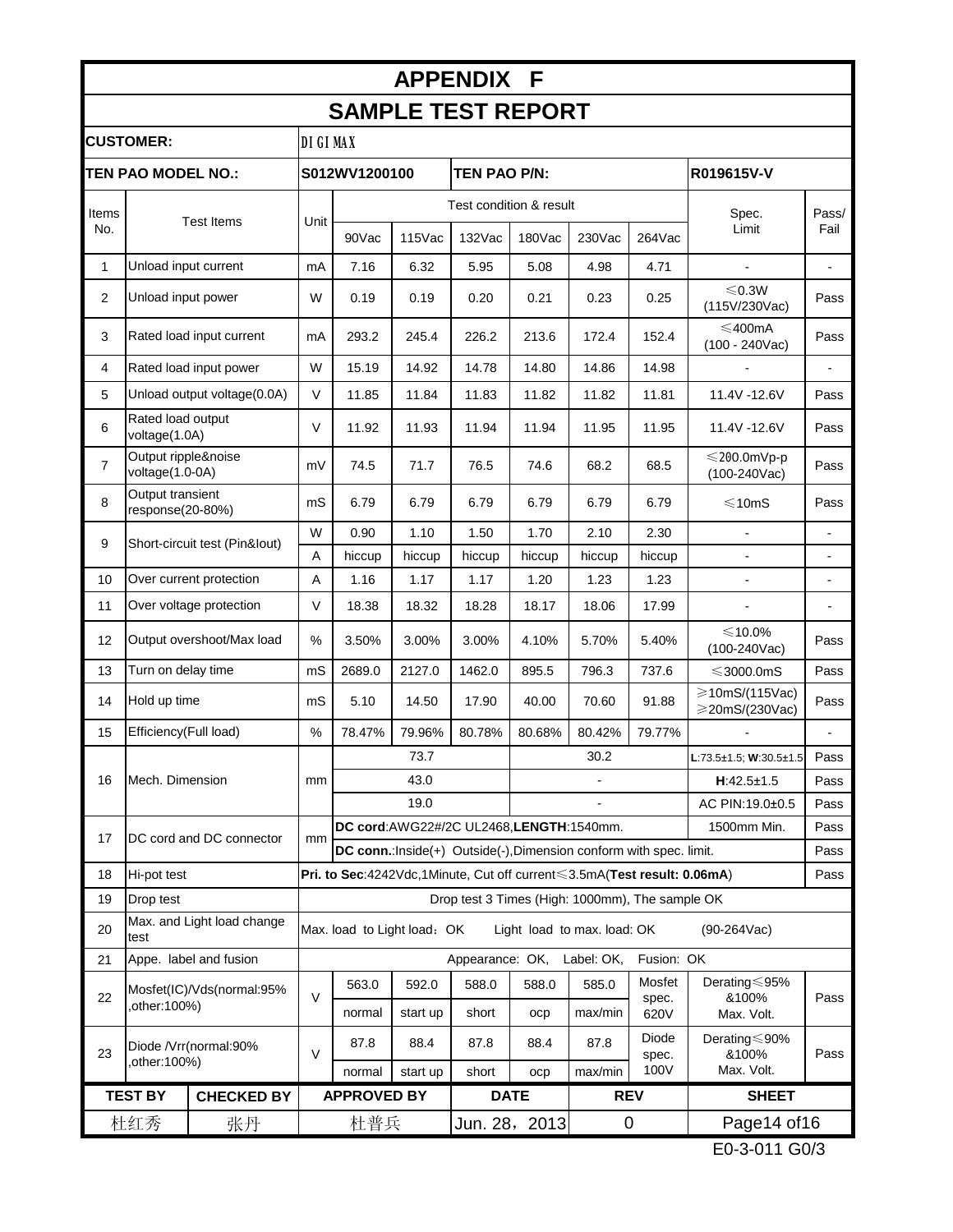# **APPENDIX F**

**SAMPLE TEST REPORT**

|                                                                                       | UAMI LL ILVI I\LI VI\I |                                      |                                   |                                                             |                    |               |                                                                                                                            |                              |                  |              |                      |                        |
|---------------------------------------------------------------------------------------|------------------------|--------------------------------------|-----------------------------------|-------------------------------------------------------------|--------------------|---------------|----------------------------------------------------------------------------------------------------------------------------|------------------------------|------------------|--------------|----------------------|------------------------|
| <b>CUSTOMER:</b>                                                                      |                        |                                      | <b>DIGIMAX</b>                    |                                                             |                    |               |                                                                                                                            |                              |                  |              |                      |                        |
| <b>TEN PAO MODEL NO.:</b>                                                             |                        |                                      | S012WV1200100                     |                                                             |                    |               | TEN PAO P/N:                                                                                                               |                              |                  |              | R019615V-V           |                        |
| <b>1.TEST STANDARD:</b>                                                               |                        |                                      |                                   |                                                             |                    |               | Implementing Directive 2009/125/EC of the European Parliament and of the Council                                           |                              |                  |              |                      |                        |
| 2. Product Specification:                                                             |                        |                                      |                                   |                                                             |                    |               |                                                                                                                            |                              |                  |              |                      |                        |
|                                                                                       |                        |                                      |                                   | Input voltage, frequency, current: 100-240VAC 50/60HZ 400mA |                    |               | Output voltage, current:                                                                                                   |                              |                  | 12.0VDC/1.0A |                      |                        |
|                                                                                       | <b>3.TEST METHOD:</b>  |                                      |                                   |                                                             |                    |               |                                                                                                                            |                              |                  |              |                      |                        |
|                                                                                       |                        |                                      |                                   |                                                             |                    |               | 3.1. Under input 230VAC / 50Hz, output normal load, the EUT continuous operating for 30 minutes.                           |                              |                  |              |                      |                        |
|                                                                                       |                        |                                      |                                   |                                                             |                    |               | 3.2. Under input 115VAC / 60Hz and 230VAC / 50Hz, the EUT is measured at 100%, 75%, 50% and 25% of rated output            |                              |                  |              |                      |                        |
|                                                                                       |                        |                                      |                                   |                                                             |                    |               | current. Record values are output voltage, output current, input power, input current. Then calculating average efficiency |                              |                  |              |                      |                        |
|                                                                                       |                        | at four active mode load conditions. |                                   |                                                             |                    |               |                                                                                                                            |                              |                  |              |                      |                        |
|                                                                                       |                        |                                      |                                   |                                                             |                    |               | 3.3. Input 115VAC / 60Hz and 230VAC / 50Hz, test the input power, input current, output voltage in the no-load condition.  |                              |                  |              |                      |                        |
| <b>4.TEST DATA:</b> (Room temperature: $25-30^{\circ}$ C, relative humidity: 10-90%). |                        |                                      |                                   |                                                             |                    |               |                                                                                                                            |                              |                  |              |                      |                        |
| 4.1 Input voltage, frequency 115V, 60Hz:                                              |                        |                                      |                                   |                                                             |                    |               |                                                                                                                            |                              |                  |              |                      |                        |
| Sample No.                                                                            |                        | Item                                 |                                   | Unload                                                      | 25%*lL             |               | 50%*IL                                                                                                                     |                              | 75%*lL           |              | 100%*lL              | Average                |
|                                                                                       |                        |                                      | Current(mA)                       | 0                                                           | 250                |               | 500                                                                                                                        |                              | 750              |              | 1000                 |                        |
|                                                                                       | Output                 |                                      | Voltage(V)                        | 11.83                                                       | 12.07              |               | 12.07                                                                                                                      |                              | 12.05            |              | 11.95                | $\prime$               |
|                                                                                       |                        |                                      | Power(W)                          | $\prime$                                                    | $\prime$           |               | $\prime$                                                                                                                   |                              | $\prime$         |              | $\prime$             | $\prime$               |
|                                                                                       |                        |                                      | Power(W)                          | 0.18                                                        | 3.8                |               | 7.43                                                                                                                       |                              | 11.14            |              | 14.88                | $\sqrt{ }$             |
| 1#                                                                                    |                        |                                      | THD <sub>V</sub> $(%)$            | $\prime$                                                    | $\prime$           |               | $\prime$                                                                                                                   |                              | $\prime$         |              | $\prime$             | $\prime$               |
|                                                                                       | Input                  |                                      | True PF                           | 0.2601                                                      | 0.3953             |               | 0.4410                                                                                                                     |                              | 0.4888           |              | 0.5219               | $\sqrt{ }$             |
|                                                                                       |                        |                                      | Current(mA)                       | 6.06                                                        | 82.99              |               | 145.68                                                                                                                     |                              | 196.92           |              | 246.70               | $\prime$               |
|                                                                                       | Efficiency( $\%$ )     |                                      |                                   | $\prime$                                                    | 79.41%             |               | 81.22%                                                                                                                     |                              | 81.13%           |              | 80.31%               | 80.52%                 |
|                                                                                       |                        |                                      | Current(mA)                       | 0                                                           | 250                |               | 500                                                                                                                        |                              | 750              |              | 1000                 | $\prime$               |
|                                                                                       | Output                 |                                      | Voltage(V)                        | 11.81                                                       | 12.10              |               | 12.11                                                                                                                      |                              | 12.09            |              | 11.98                | $\sqrt{ }$             |
|                                                                                       |                        |                                      | Power(W)                          | $\prime$                                                    | $\prime$           |               | $\prime$                                                                                                                   |                              | $\prime$         |              | $\sqrt{2}$           | $\prime$               |
| 2#                                                                                    |                        |                                      | Power(W)                          | 0.18                                                        | 3.8                |               | 7.43                                                                                                                       |                              | 11.11            |              | 14.85                | $\sqrt{ }$             |
|                                                                                       | Input                  |                                      | THD <sub>V</sub> $(%)$            | $\prime$                                                    | $\prime$           |               | $\prime$                                                                                                                   |                              | $\prime$         |              | $\prime$             | $\prime$               |
|                                                                                       |                        |                                      | True PF                           | 0.2624                                                      | 0.3968             |               | 0.4433                                                                                                                     |                              | 0.4911           |              | 0.5231               | $\sqrt{2}$             |
|                                                                                       |                        |                                      | Current(mA)                       | 6.00                                                        | 82.68              |               | 144.77                                                                                                                     |                              | 195.51           |              | 245.28               | $\prime$               |
|                                                                                       |                        | Efficiency( $\%$ )                   |                                   | $\prime$                                                    | 79.61%             |               | 81.49%                                                                                                                     |                              | 81.62%           |              | 80.67%               | 80.85%                 |
|                                                                                       |                        |                                      | Current(mA)                       | 0                                                           | 250                |               | 500                                                                                                                        |                              | 750              |              | 1000                 | $\prime$               |
|                                                                                       | Output                 |                                      | Voltage(V)                        | 11.90                                                       | 12.16              |               | 12.17                                                                                                                      |                              | 12.17            |              | 12.08                | $\sqrt{ }$             |
|                                                                                       |                        |                                      | Power(W)                          | $\prime$                                                    | $\prime$           |               | $\prime$                                                                                                                   |                              | $\prime$         |              | $\prime$             | $\prime$               |
| 3#                                                                                    |                        |                                      | Power(W)                          | 0.18                                                        | 3.82               |               | 7.5                                                                                                                        |                              | 11.25            |              | 15.06                | $\prime$               |
|                                                                                       | Input                  |                                      | THD <sub>V</sub> $(%)$<br>True PF | $\prime$<br>0.2413                                          | $\prime$           |               | $\prime$                                                                                                                   |                              | $\prime$         |              | $\sqrt{2}$<br>0.5211 | $\prime$<br>$\sqrt{ }$ |
|                                                                                       |                        |                                      |                                   |                                                             | 0.3924             |               | 0.4403<br>147.27                                                                                                           | 0.4885                       |                  |              | 249.98               |                        |
|                                                                                       | Current(mA)            |                                      |                                   | 6.54<br>84.13<br>$\sqrt{ }$<br>79.58%                       |                    |               |                                                                                                                            | 199.17                       |                  |              | 80.21%               | 80.52%                 |
| Energy Efficiency (Min.): 80.52%                                                      |                        | Efficiency( $\%$ )                   |                                   | Efficient Level V: 77.85%                                   |                    |               | 81.13%<br>81.13%                                                                                                           |                              |                  |              | Pass/Fail            | Pass                   |
|                                                                                       |                        |                                      |                                   |                                                             |                    |               |                                                                                                                            |                              | <b>JUDGEMENT</b> |              |                      |                        |
|                                                                                       |                        |                                      |                                   |                                                             |                    |               |                                                                                                                            |                              |                  |              |                      |                        |
| <b>TEST BY</b>                                                                        |                        |                                      | <b>CHECKED BY</b>                 |                                                             | <b>APPROVED BY</b> |               | <b>DATE</b>                                                                                                                |                              | REV.             | 0            |                      |                        |
| 杜红秀<br>张丹                                                                             |                        |                                      |                                   | 杜普兵                                                         |                    | Jun. 28, 2013 |                                                                                                                            | Page 15 of 16<br>$\mathbf 0$ |                  |              |                      |                        |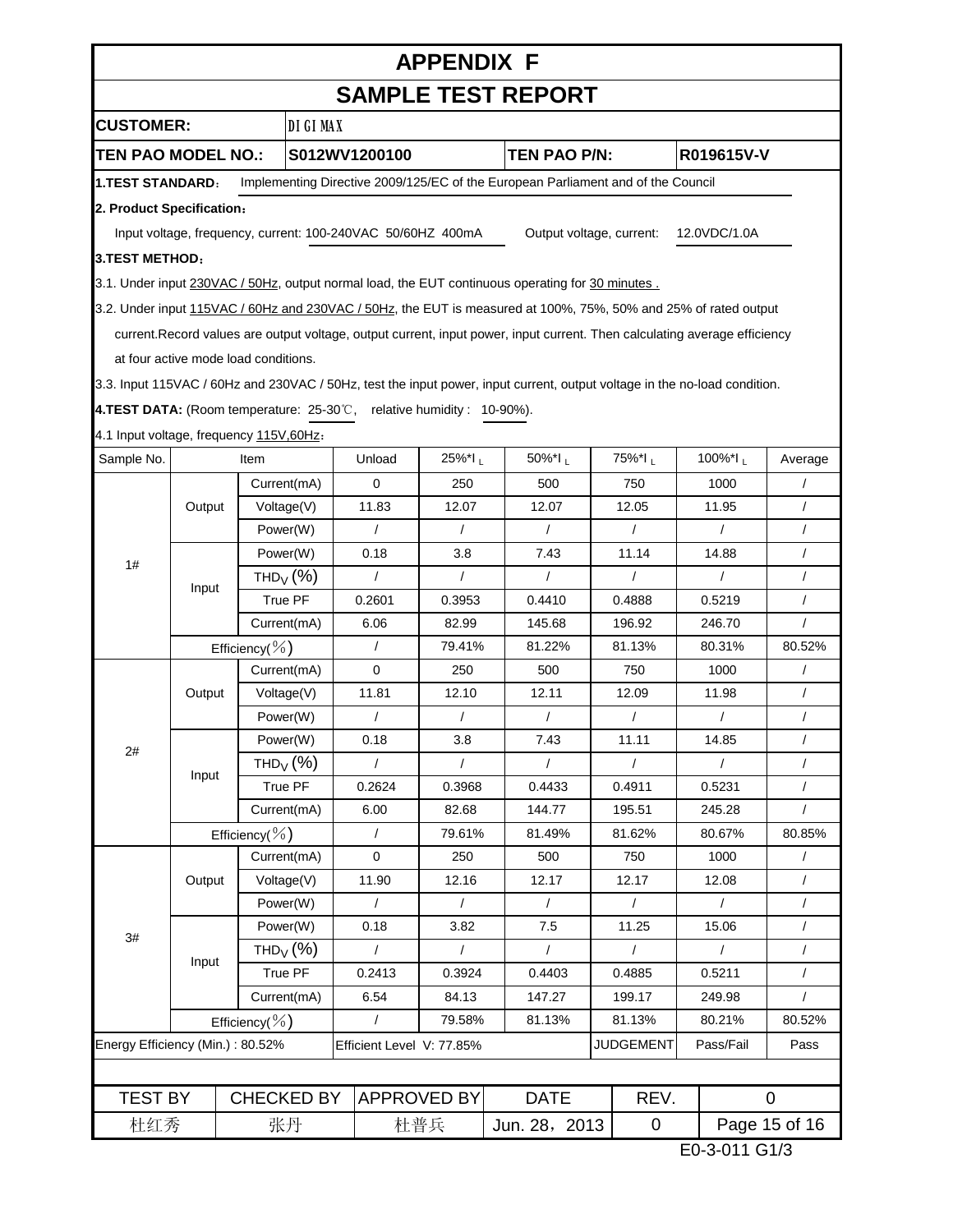# **APPENDIX F SAMPLE TEST REPORT CUSTOMER: DIGIMAX TEN PAO MODEL NO.: S012WV1200100 TEN PAO P/N: R019615V-V**

| Sample No. |                                  | Item                   | Unload                    | 25%*lL     | 50%*IL     | 75%*lL           | 100%*IL    | Average    |
|------------|----------------------------------|------------------------|---------------------------|------------|------------|------------------|------------|------------|
|            |                                  | Current(mA)            | $\mathbf 0$               | 250        | 500        | 750              | 1000       | $\sqrt{ }$ |
|            | Output                           | Voltage(V)             | 11.80                     | 12.04      | 12.04      | 12.03            | 11.95      | $\sqrt{2}$ |
|            |                                  | Power(W)               | $\sqrt{2}$                | $\sqrt{ }$ | $\sqrt{ }$ | $\sqrt{ }$       | $\sqrt{2}$ | $\sqrt{2}$ |
| 1#         |                                  | Power(W)               | 0.24                      | 3.93       | 7.53       | 11.18            | 14.78      | $\sqrt{2}$ |
|            |                                  | THD <sub>V</sub> $(%)$ | $\sqrt{ }$                | $\sqrt{ }$ | $\sqrt{2}$ | $\prime$         | $\sqrt{ }$ | $\sqrt{2}$ |
|            | Input                            | True PF                | 0.2216                    | 0.3456     | 0.3636     | 0.3704           | 0.3711     | $\sqrt{2}$ |
|            |                                  | Current(mA)            | 4.58                      | 49.15      | 89.54      | 130.65           | 172.12     | $\sqrt{2}$ |
|            |                                  | Efficiency( $\%$ )     | $\sqrt{ }$                | 76.59%     | 79.95%     | 80.70%           | 80.85%     | 79.52%     |
|            |                                  | Current(mA)            | $\mathbf 0$               | 250        | 500        | 750              | 1000       | $\sqrt{2}$ |
|            | Output                           | Voltage(V)             | 11.78                     | 12.06      | 12.08      | 12.08            | 11.98      | $\prime$   |
|            |                                  | Power(W)               | $\sqrt{ }$                | $\prime$   | $\prime$   | $\prime$         | $\sqrt{ }$ | $\sqrt{2}$ |
| 2#         |                                  | Power(W)               | 0.23                      | 3.94       | 7.54       | 11.08            | 14.72      | $\sqrt{2}$ |
|            | THD <sub>V</sub> $(%)$<br>Input  |                        | $\sqrt{ }$                | $\sqrt{2}$ | $\sqrt{2}$ | $\sqrt{ }$       | $\sqrt{2}$ | $\sqrt{2}$ |
|            |                                  | True PF                | 0.2228                    | 0.3455     | 0.3627     | 0.3657           | 0.3690     | $\prime$   |
|            |                                  | Current(mA)            | 4.52                      | 49.31      | 89.91      | 130.94           | 172.11     | $\sqrt{ }$ |
|            |                                  | Efficiency( $\%$ )     | $\sqrt{ }$                | 76.52%     | 80.11%     | 81.77%           | 81.39%     | 79.95%     |
|            | Current(mA)                      |                        | $\mathbf 0$               | 250        | 500        | 750              | 1000       | $\prime$   |
|            | Output                           | Voltage(V)             | 11.89                     | 12.13      | 12.15      | 12.15            | 12.09      | $\sqrt{2}$ |
|            |                                  | Power(W)               | $\sqrt{ }$                | $\sqrt{ }$ | $\sqrt{ }$ | $\sqrt{ }$       | $\sqrt{ }$ | $\sqrt{2}$ |
|            |                                  | Power(W)               | 0.23                      | 3.93       | 7.573      | 11.33            | 14.95      | $\sqrt{2}$ |
| 3#         |                                  | THD <sub>V</sub> $(%)$ | $\sqrt{ }$                | $\prime$   | $\prime$   | $\prime$         | $\sqrt{ }$ | $\prime$   |
|            | Input                            | True PF                | 0.2139                    | 0.3444     | 0.3623     | 0.3715           | 0.3723     | $\sqrt{2}$ |
|            |                                  | Current(mA)            | 4.60                      | 49.38      | 90.35      | 131.88           | 174.54     | $\sqrt{ }$ |
|            |                                  | Efficiency( $\%$ )     | $\sqrt{ }$                | 77.16%     | 80.22%     | 80.43%           | 80.87%     | 79.67%     |
|            | Energy Efficiency (Min.): 79.52% |                        | Efficient Level V: 77.85% |            |            | <b>JUDGEMENT</b> | Pass/Fail  | Pass       |
|            |                                  |                        |                           |            |            |                  |            |            |

**Power meter: WT210 AC source: AFC-500W Electronic load: Prodigit 3311F**

**6.REMARK:**

**First Function Sample**

| B١<br>TEST | CHECKED BY | IAPPROVED BYI | <b>DATE</b>         | REV | SHEET         |
|------------|------------|---------------|---------------------|-----|---------------|
| 杜红秀        | 张丹         | 杜普兵           | 2013<br>28,<br>Jun. |     | Page 16 of 16 |

E0-3-011 G2/3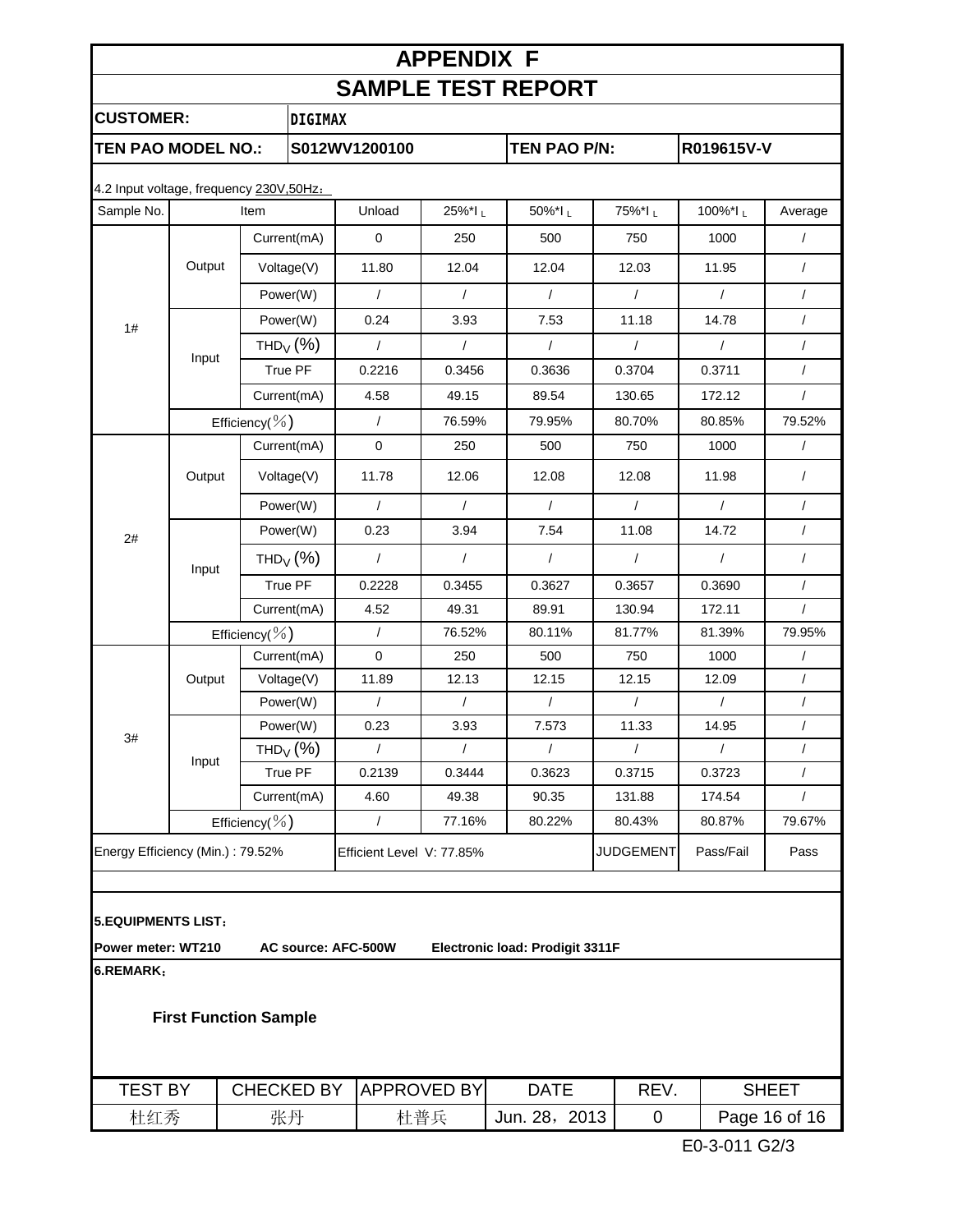Intertek

10GZO2802-02 Seite (page) 1/1

# Certificate



## Prüfbescheinigung nach dem Produktsicherheitsgesetz

Test Certificate in compliance with the Product Safety Law

Bescheinigungs-Nr. (Certificate No.): 10GZO2802-02

Ersetzt (Replaces): 10GZO2802-01



R019615V-V M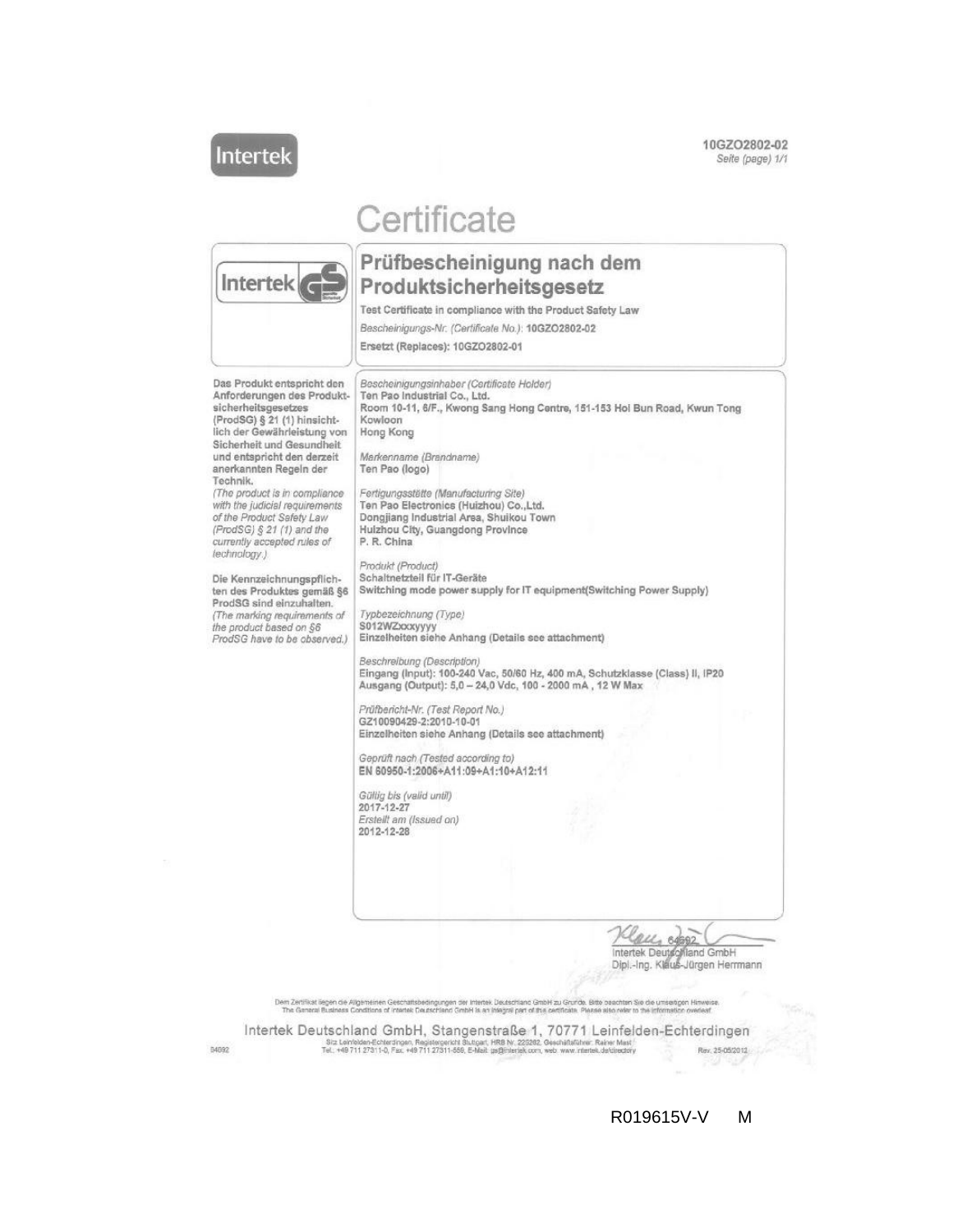

Intertek Legal Entity: Intertek Testing Services Shenzhen Ltd. Guangzhou Branch<br>Address: Block E, No.7-2 Guang Dong Software Science Park, Caipin Road,<br>Guangzhou, Science City, GETDD Guangzhou, China Tel / Fax: 86-20-8213 9688/86-20-3205 7538

# **Test Verification of Conformity**

On the basis of the referenced test report(s), the sample(s) of the below product has been found to comply with the relevant<br>harmonized standard(s) to the directive(s) listed on this verification at the time the tests were their scope. In addition, the manufacturer shall file and keep the documentation according to the rules of the applicable<br>directive(s) and shall consider changes of the standards as they may occur. Additional requirements, and local laws may be applicable.

| <b>Applicant Name &amp; Address</b>                                                       |    | Ten Pao Industrial Co., Ltd<br>Room 10-11, 6/F., Kwong Sang Hong Centre, 151-153 Hoi Bun<br>Road, Kwun Tong, Kowloon, Hong Kong                                                                                                                                                            |
|-------------------------------------------------------------------------------------------|----|--------------------------------------------------------------------------------------------------------------------------------------------------------------------------------------------------------------------------------------------------------------------------------------------|
| <b>Product(s) Tested</b>                                                                  | ÷. | <b>Switching Power Supply</b>                                                                                                                                                                                                                                                              |
| <b>Ratings and principal</b><br>characteristics                                           |    | Input: 100-240 Vac, 50/60 Hz, 400 mA, Class II<br>Output: 5,0 - 24,0 Vdc, 100 - 2000 mA, 12 W Max                                                                                                                                                                                          |
| Model(s)                                                                                  |    | Refer to Annex to Test Verification of Conformity                                                                                                                                                                                                                                          |
| <b>Brand name</b>                                                                         |    | or Ten Pao                                                                                                                                                                                                                                                                                 |
| Relevant Standard(s) /<br>Specification(s) / Directive(s)                                 |    | EN 55022: 2010/ Information technology equipment - Radio<br>disturbance characteristics - Limits and methods of<br>measurement                                                                                                                                                             |
|                                                                                           |    | EN 61000-3-2: 2006+ A1: 2009+ A2: 2009/ Electromagnetic<br>compatibility (EMC) - Part 3-2: Limits - Limits for harmonic<br>current emissions (equipment input current $\leq 16$ A per phase)                                                                                               |
|                                                                                           |    | EN 61000-3-3: 2008/ Electromagnetic compatibility (EMC) -<br>Part 3-3: Limits - Limitation of voltage<br>changes, voltage fluctuations and flicker in public low-voltage<br>supply systems, for equipment with rated current < 16 A per<br>phase and not subject to conditional connection |
|                                                                                           |    | EN 55024: 2010/ Information technology equipment-<br>Immunity characteristics - Limits and<br>methods of measurement                                                                                                                                                                       |
|                                                                                           |    | EMC Directive 2004/108/EC                                                                                                                                                                                                                                                                  |
| <b>Verification Issuing Office Name</b><br>& Address                                      | ×  | Same as Legal Entity                                                                                                                                                                                                                                                                       |
| Verification/Report Number(s)                                                             |    | GZ10090740-1R1/ GZ10090740-1R1                                                                                                                                                                                                                                                             |
| Note 1 $\cdot$ This varification is nort of the full test repeated and should be asset to |    |                                                                                                                                                                                                                                                                                            |

rification is part of the full test report(s) and should be read in conjunction with it.

This Verification is for the exclusive use of Interfek's Client and is provided pursuant to the agreement, there are a in conjunction with the This Verification is for the exclusive use of Interfek's Client and is provided

Note 2: This verification supersedes previous verification with Verification number GZ10090740-1 dated 26 October, 2010.



Signature

 $\cdot$ 

Name: Carrie Chen **Position: Technical Supervisor** Date: 06 July 2012

P. 1 of 2

www.intertek.com

R019615V-V M<sub>0</sub>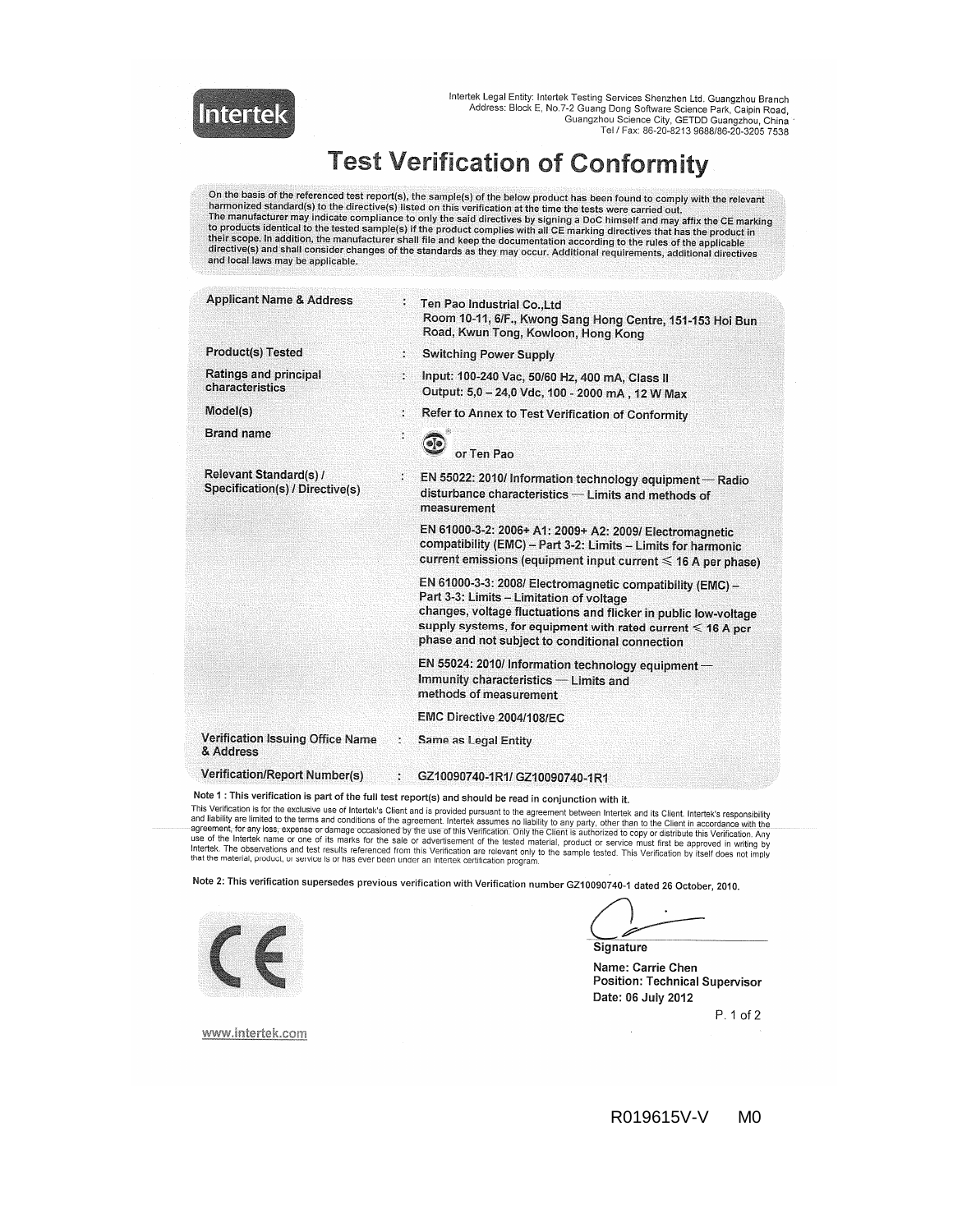Intertek

Intertek Legal Entity: Intertek Testing Services Shenzhen Ltd. Guangzhou Branch<br>Address: Block E, No, 7-2 Guang Dong Software Science Park, Caipin Road, Guangzhou Science City, GETDD Guangzhou<br>Tel / Fax: 86-20-8213 9688/86-20-3205 7538

## **Annex to Test Verification of Conformity**

This is an Annex to Test Verification of Conformity with Verification/Report Number(s): GZ10090740-1R1/ GZ10090740-1R1. The issuing office is Intertek Testing Services Shenzhen Ltd. Guangzhou Branch (Address: Block E, No, 7-2 Guang Dong Software Science Park, Caipin Road Guangzhou Science City, GETDD Guangzhou).

| Model(s) | S012WZxxxyyyy                                                                                                                                   |
|----------|-------------------------------------------------------------------------------------------------------------------------------------------------|
|          | The "Z" of S012WZxxxyyyy can be replaced by:                                                                                                    |
|          | "U" represents United States plug comply with ANSI/UL 1310,                                                                                     |
|          | or "V" represents European plug comply with EN 50075, or                                                                                        |
|          | "B" represents UK plug comply with BS 1363-3, or "C"                                                                                            |
|          | represents China plug comply with GB1002, or "S" represents                                                                                     |
|          | Australia plug comply with AS/NZS 3112. "T" represents                                                                                          |
|          | Japan plug comply with appendix 4 of METI ordinance                                                                                             |
|          | The "xxx" represents output voltage from 050(5,0Vdc) to<br>240(24,0Vdc)," yyyy" represents the output current from<br>0010(0,1A) to 0200(2,0A). |

Note 1: This annex is part of the Test Verification of Conformity and should be read in conjunction with it.

This Verification is for the exclusive use of Intertek's Client and is provided pursuant to the agreement between Intertek and its Client. Intertek's responsibility This Ventration is for the exclusive use of interfers Client and is provided pursuant to the different determed interfers and tability are limited to the terms and conditions of the agreement. Interfer assumes no liability

Signature

Name: Carrie Chen **Position: Technical Supervisor** Date: 06 July 2012

www.intertek.com

P. 2 of 2